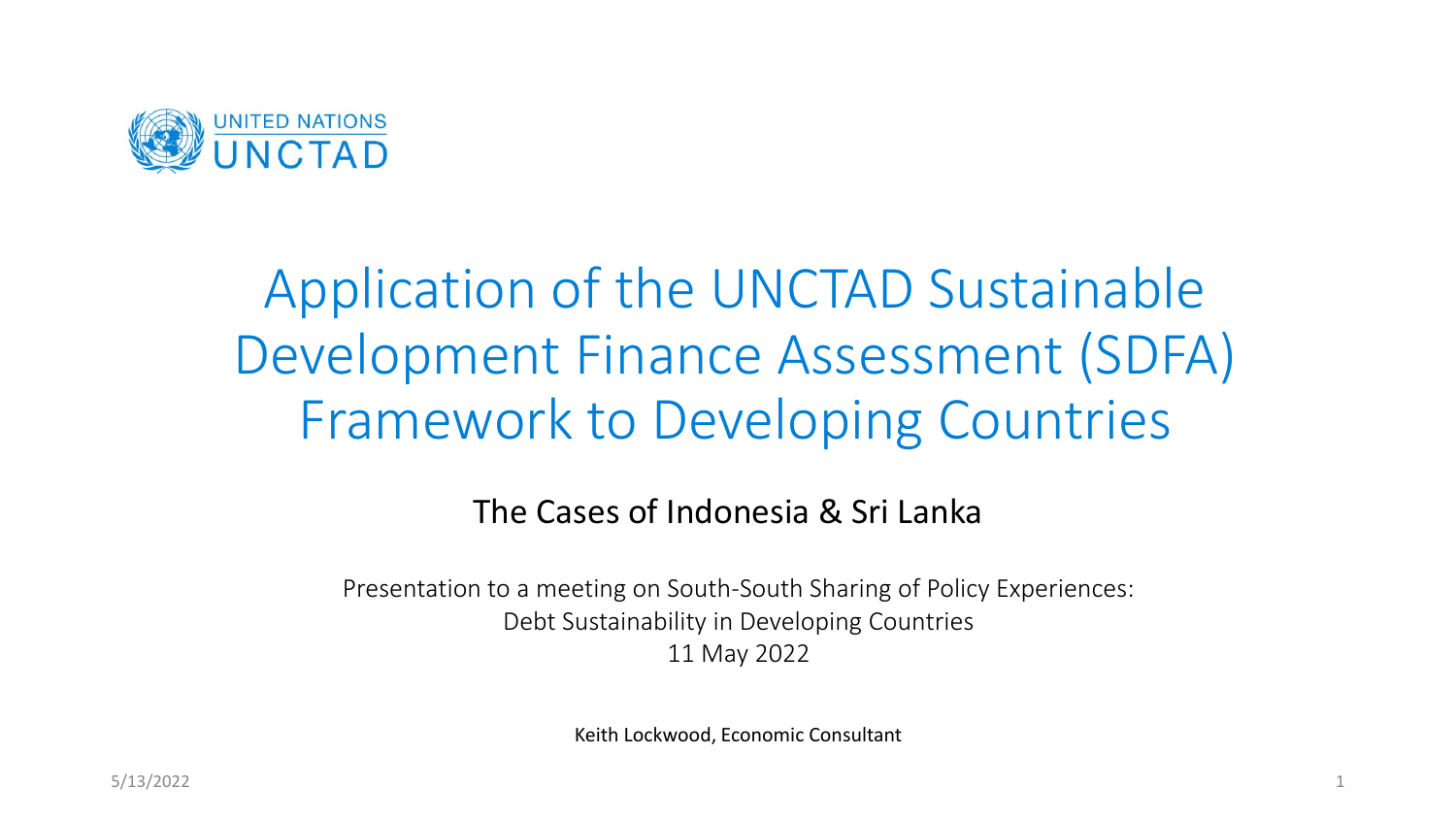

## Application of the SDFA Framework to Indonesia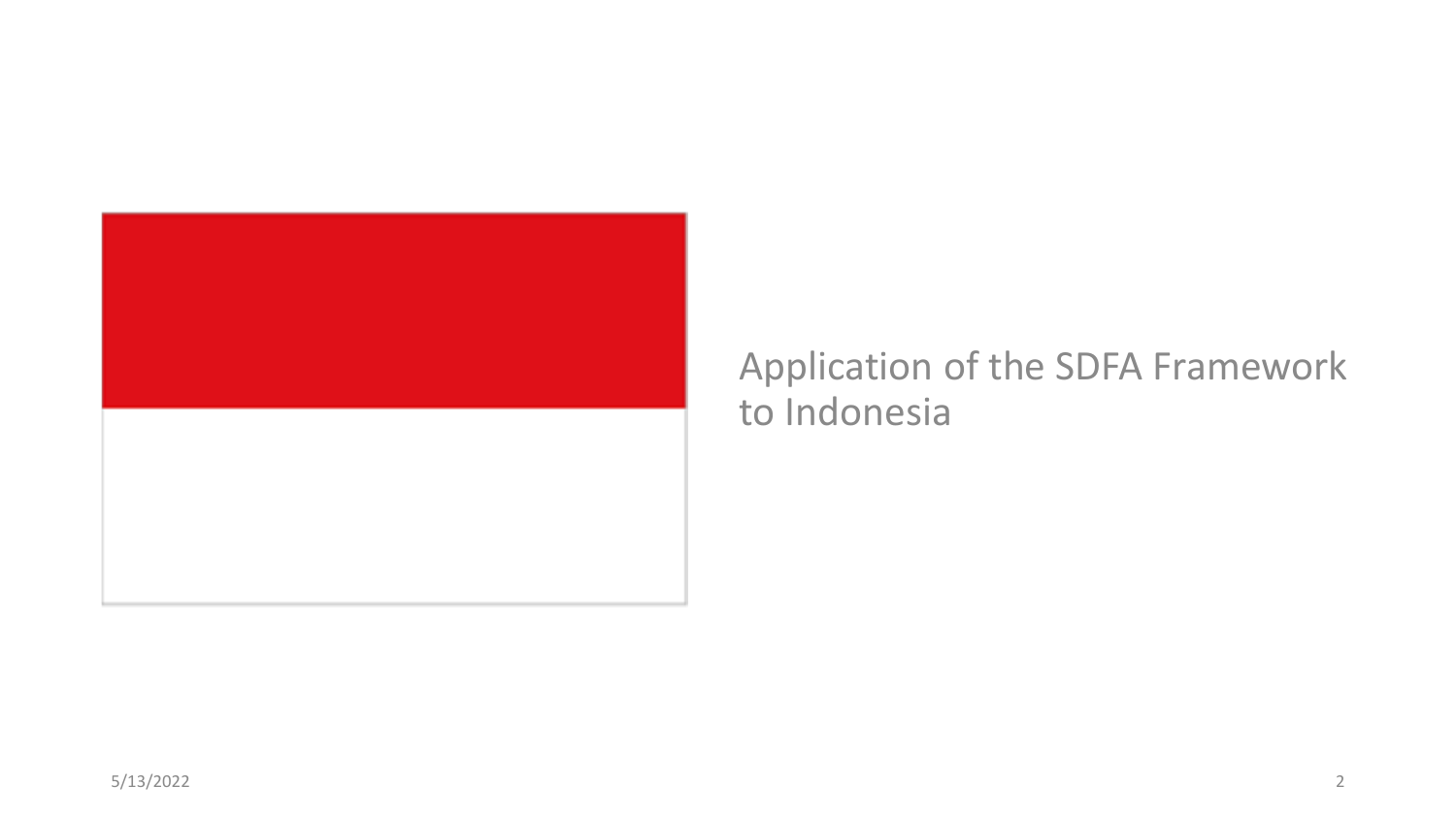

## Indonesia's external financial sustainability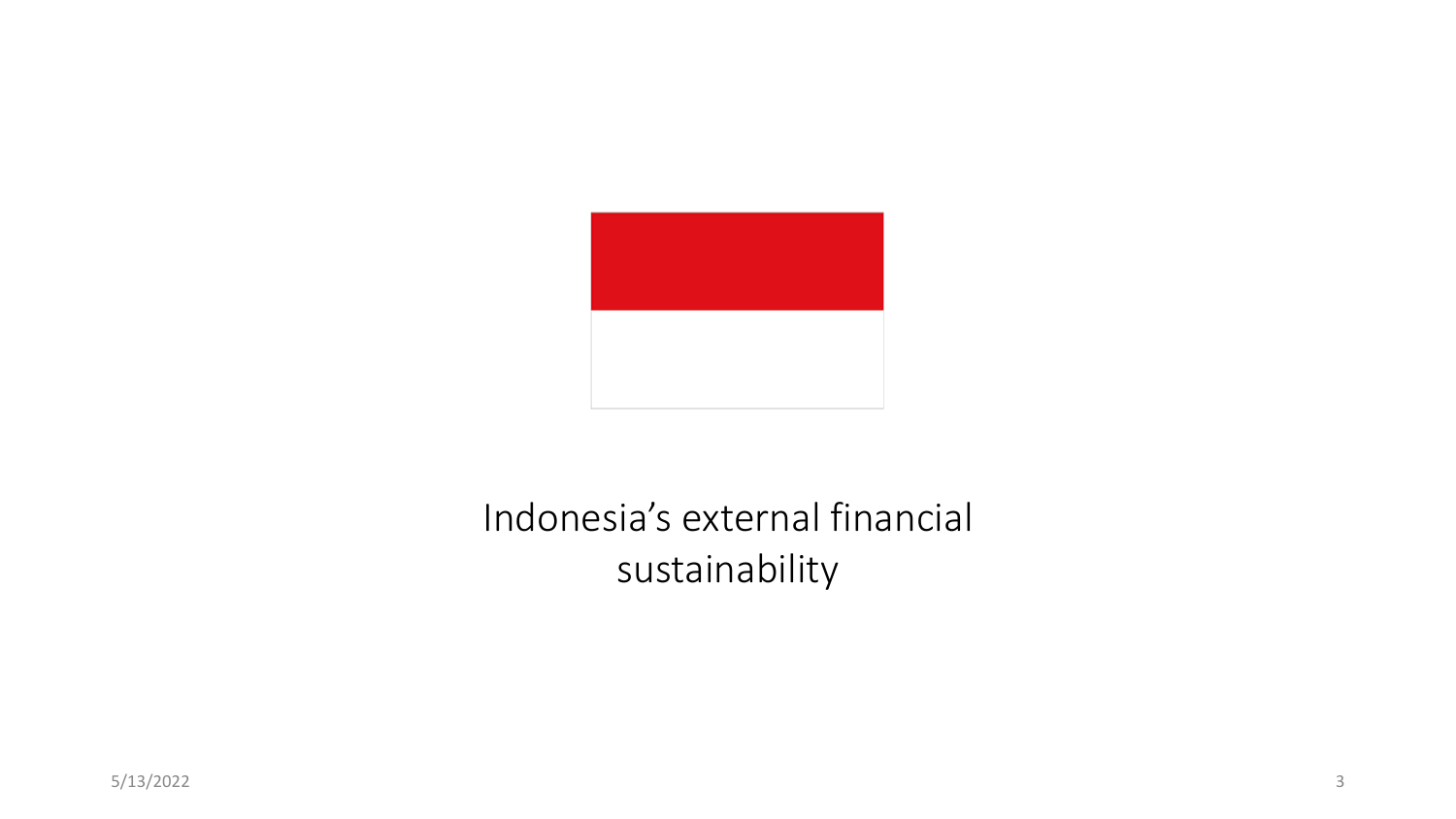#### Indonesia's propensity to export and import



- Propensity to export halved from 34% in 2005 to 17% in 2020
- Propensity to import declined by 47% over the same period

*Source of data: World Bank World Development Indicators, December 2021*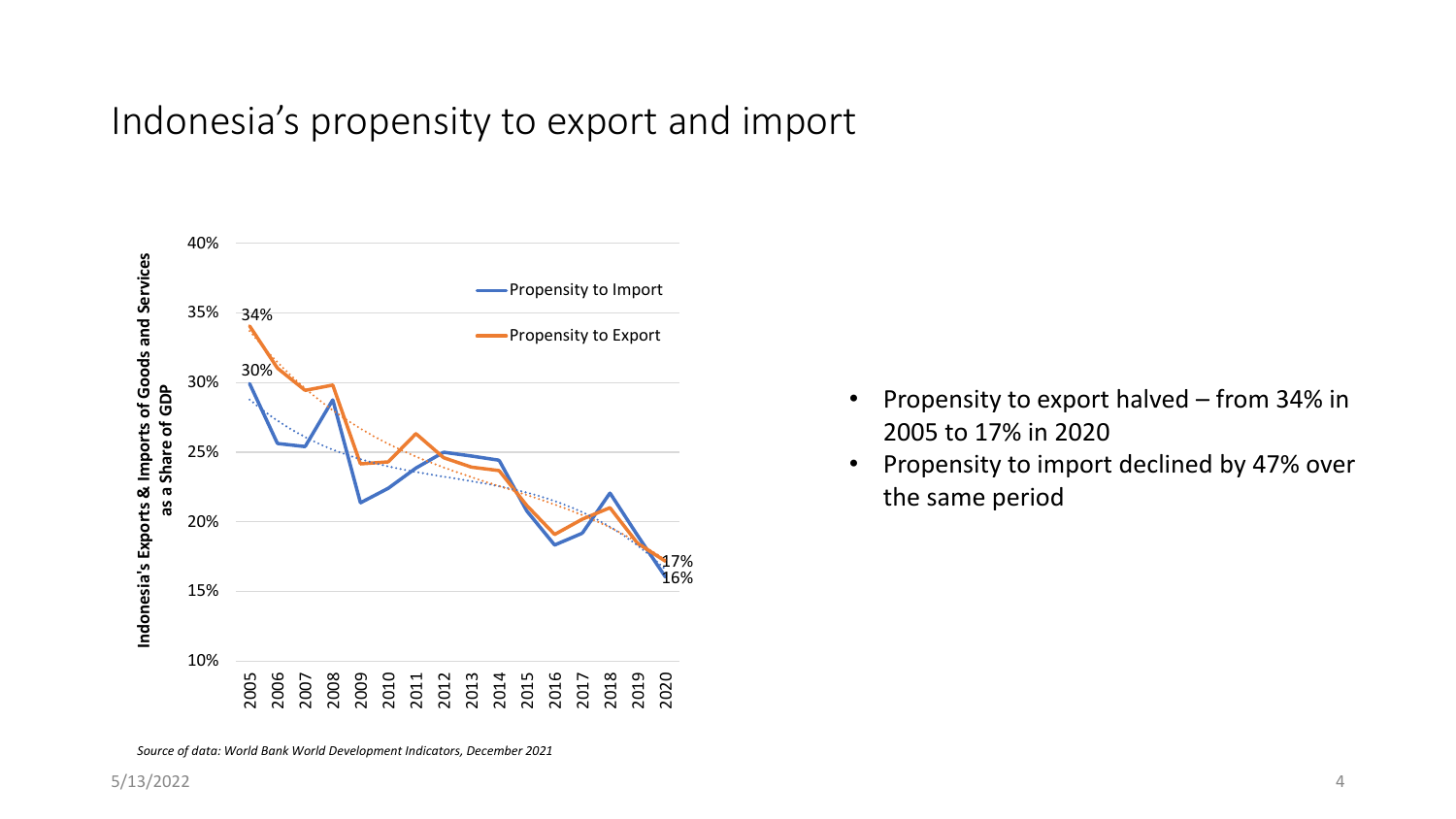#### Performance of Indonesia's Current Account



*Source of data: IMF Balance of Payments and International Investment Position (BoP/IIP), 2021*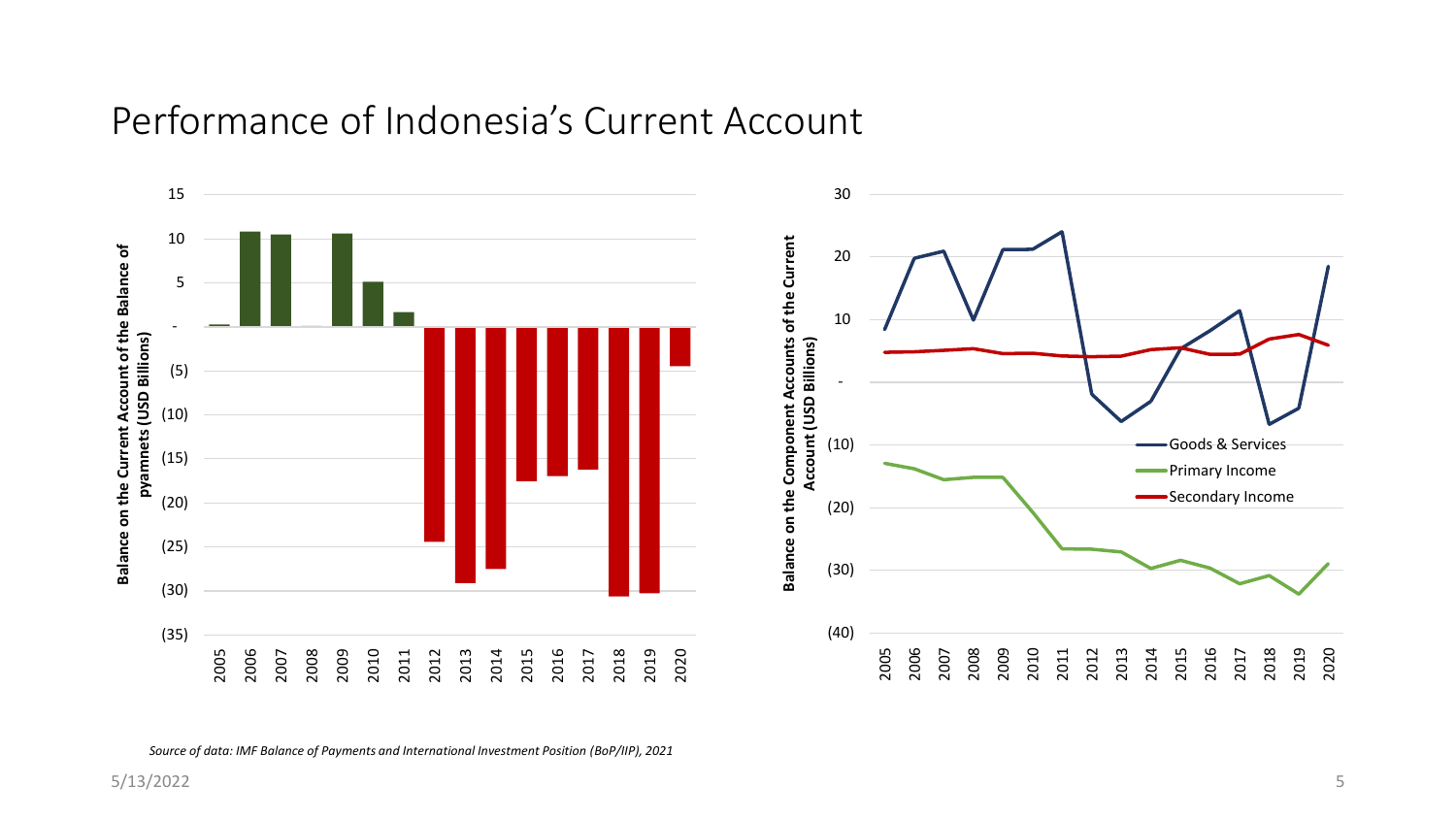#### Performance of Indonesia's Financial Account



*Source of data: IMF Balance of Payments and International Investment Position (BoP/IIP), 2021*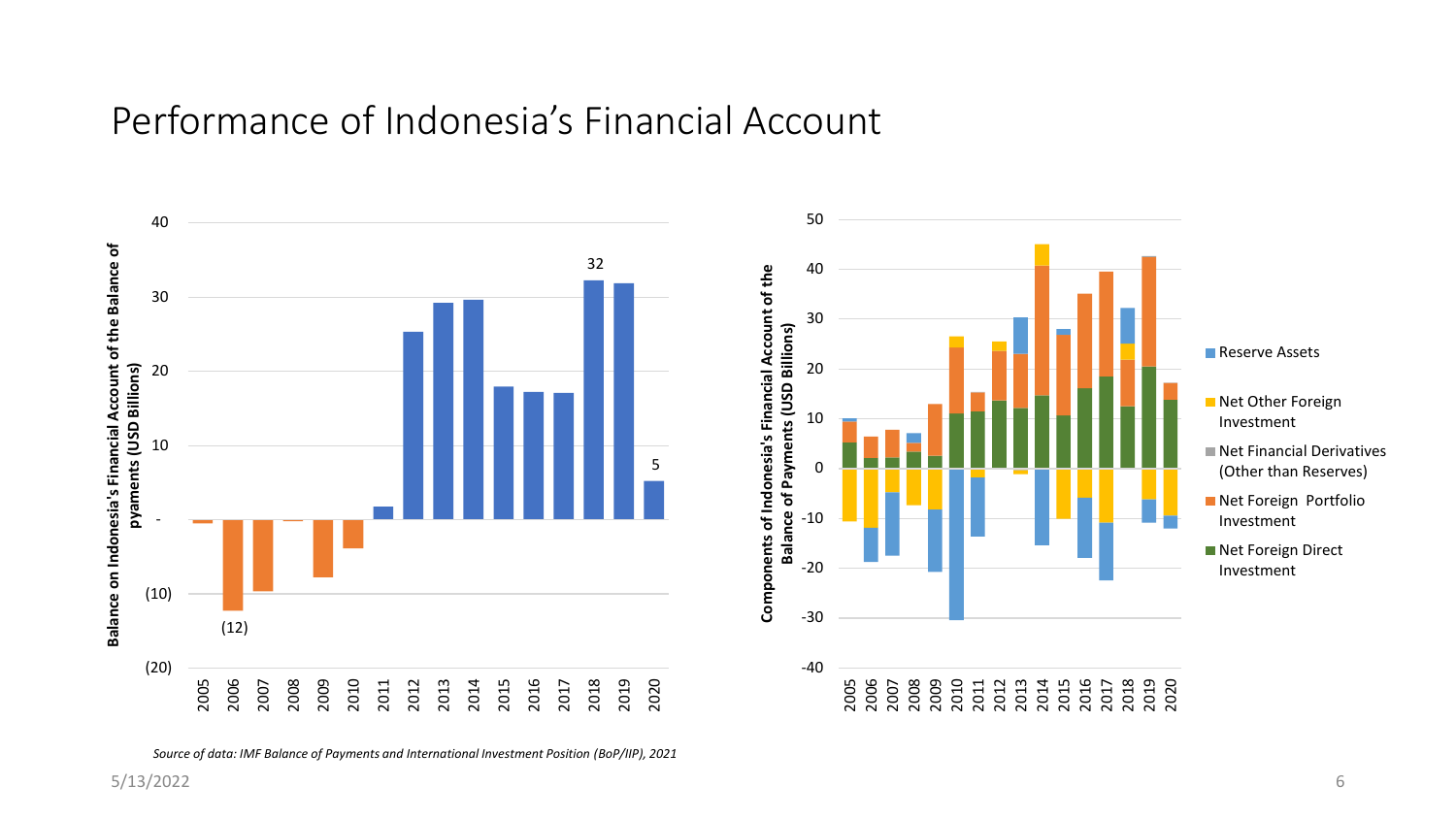#### Trends in Indonesia's net external liabilities and augmented exports



*Source of data: IMF Balance of Payments and International Investment Position (BoP/IIP), 2021*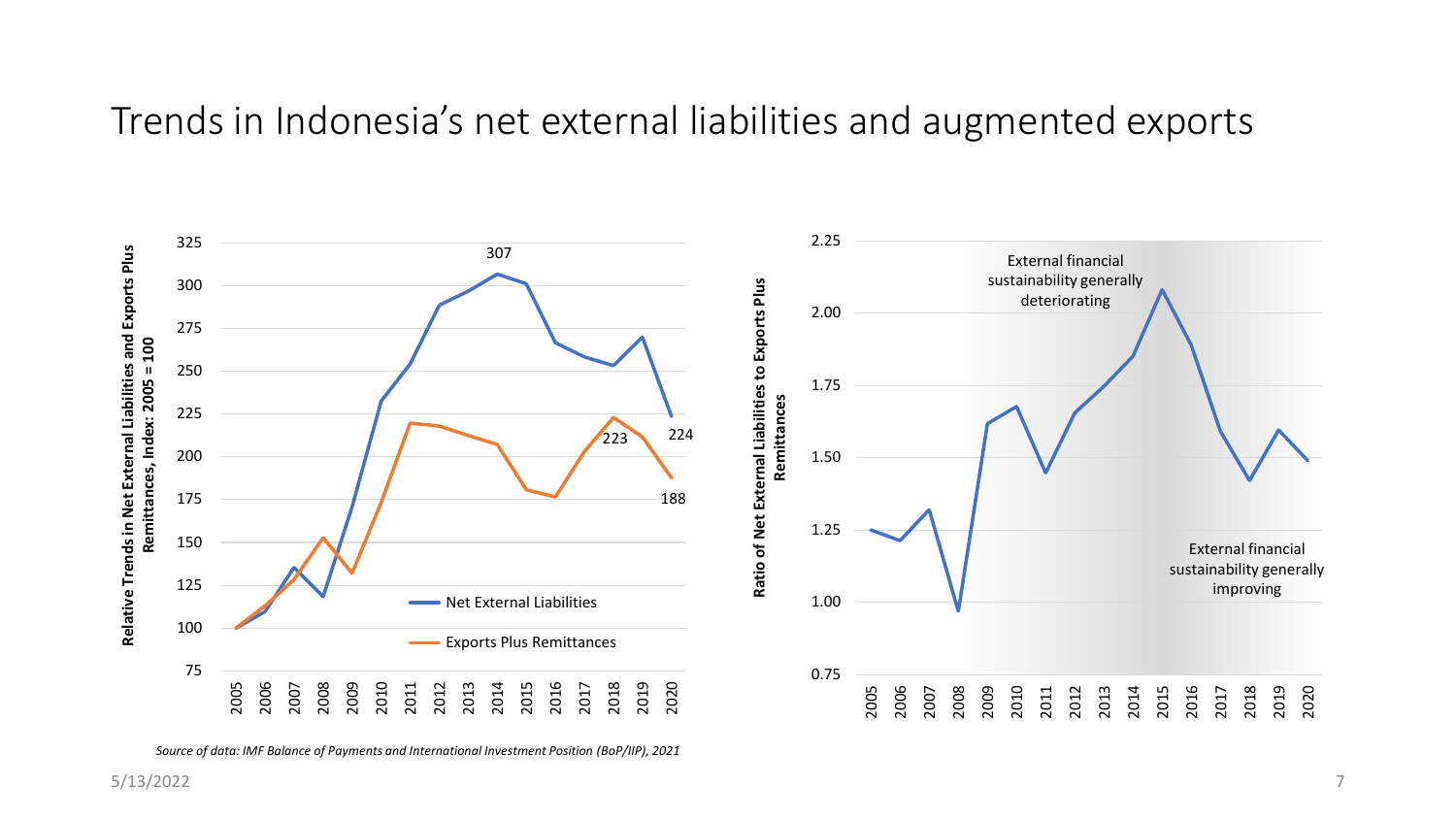## Indonesia's foreign currency denominated debt and augmented exports



**Foreign Debt Denominated in Local Currency** 

**Foreign Currency Denominated Debt** 

*Source of data: Bank Indonesia, December 2021, IMF Balance of Payments and International Investment Position (BoP/IIP), 2021*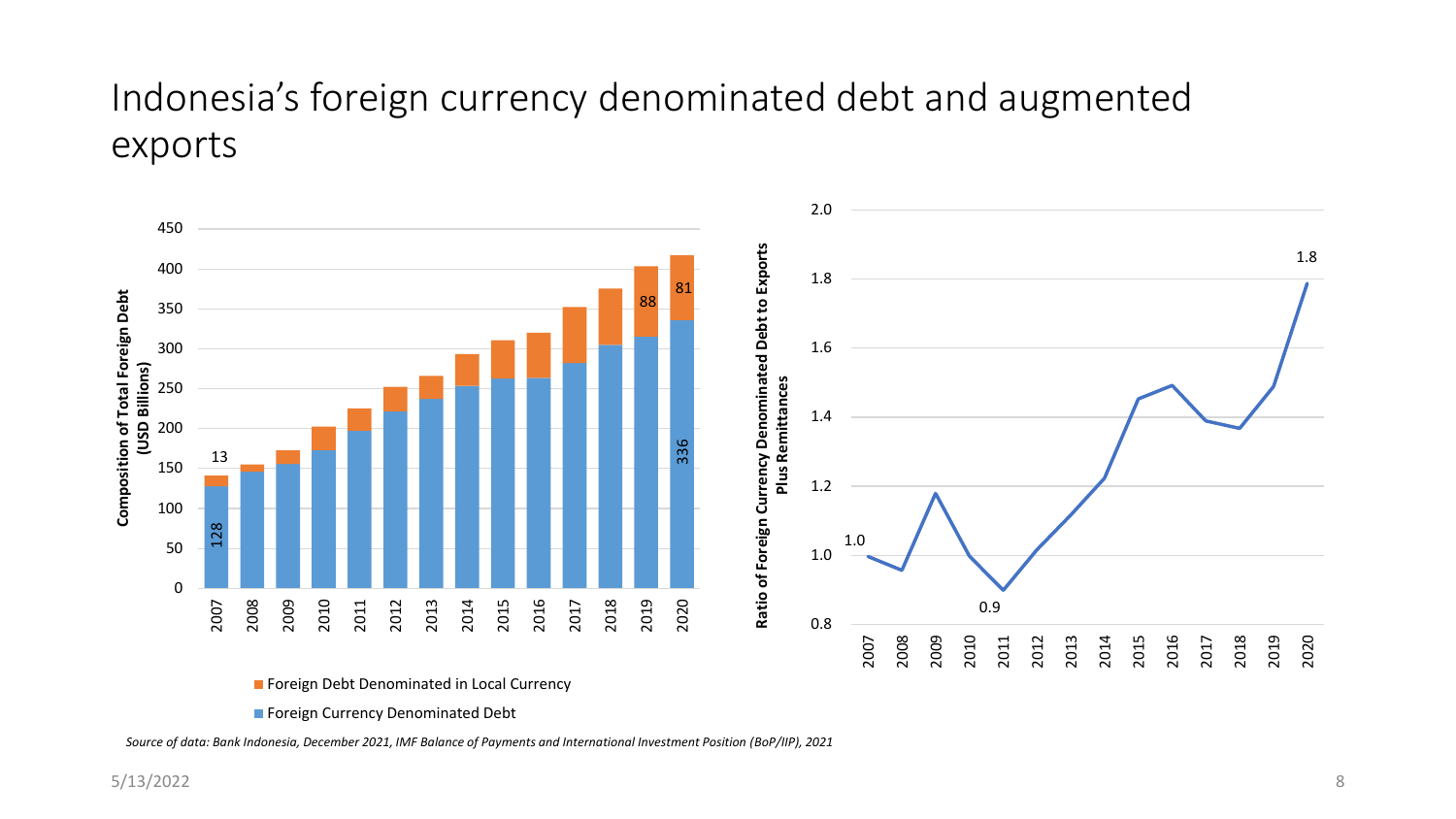

**Ratio of Net External Liabilities to Augmented Exports (NEL/X\*)**

Indonesia's external financial sustainability between 2010 and 2020

- Indonesia operated within its area of external financial sustainability between 2010 and 2020
- Model indicates that it **could** have grown at faster rates in 2010, 2011, 2015 – 2017 and in 2020 (i.e. imported more) without threatening external solvency
- Slight positive gradient to Boundary Condition indicates that average growth in augmented exports was higher than the average cost of net external liabilities

Source of data: IMF Balance of Payments and International Investment Position (BoP/IIP), 2021, Bhering (2021)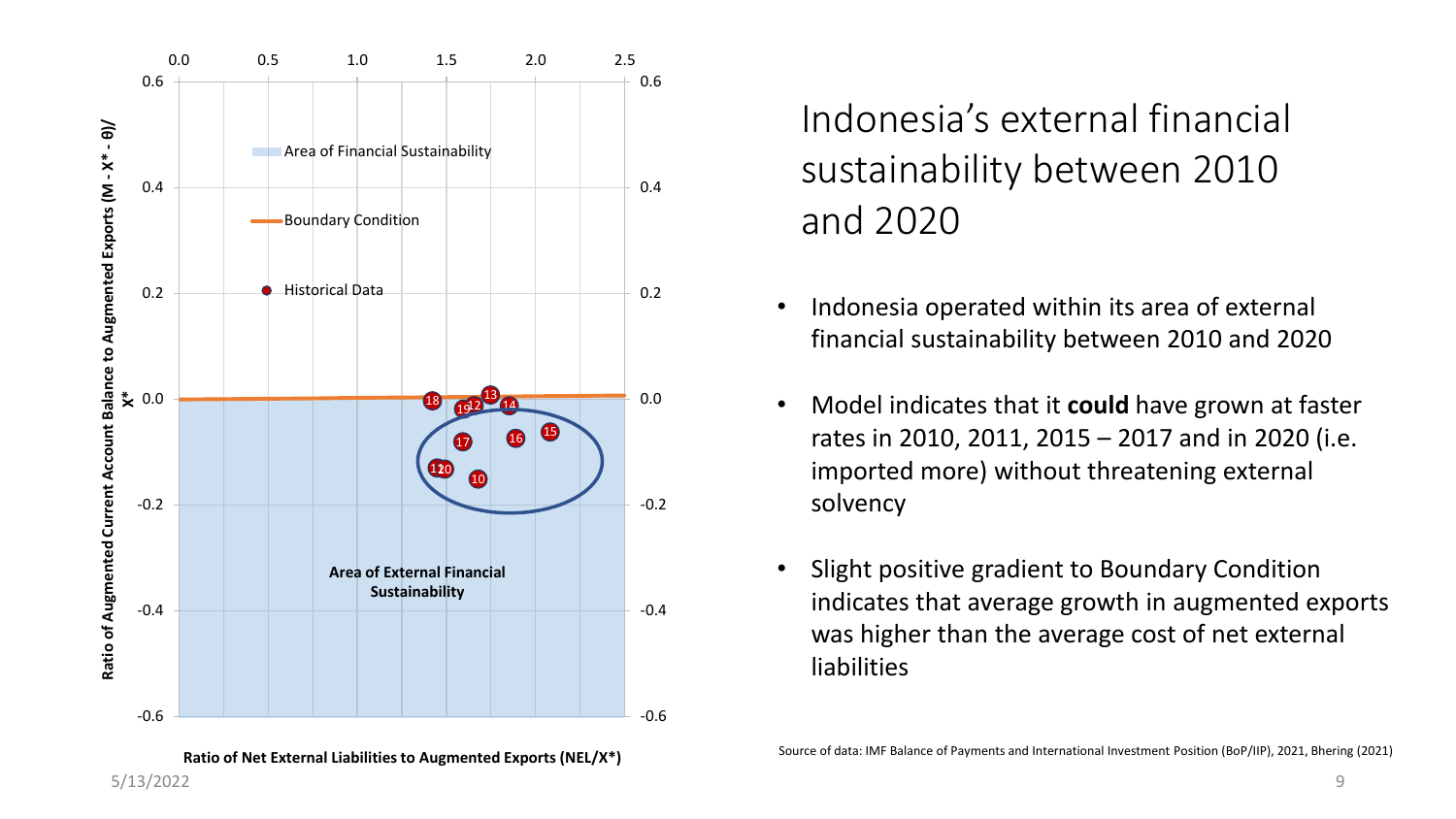

## Indonesia's public sector financial sustainability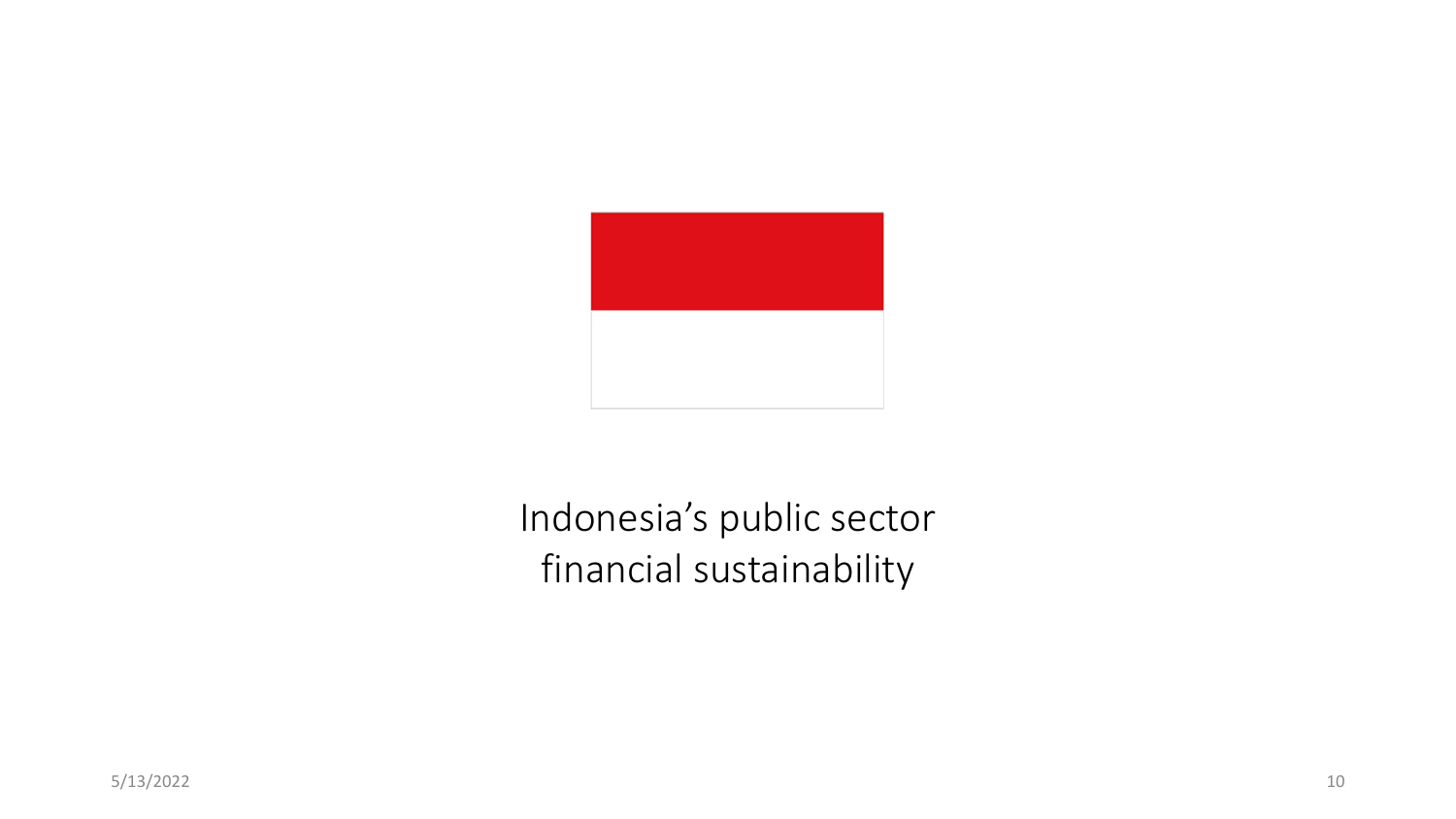#### Indonesia's budget balance & gross and net public sector debt

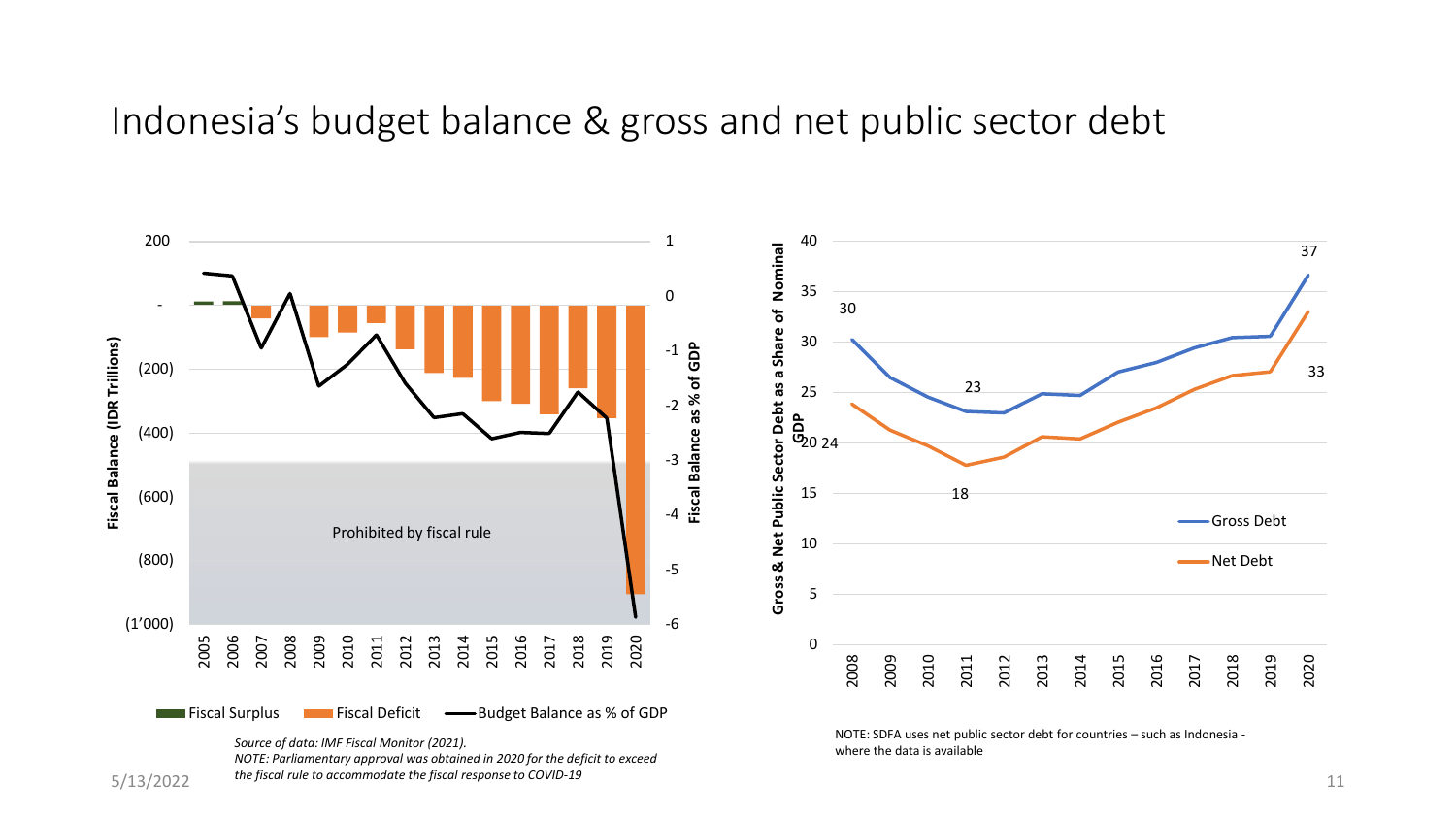Indonesia's public sector financial sustainability between 2009 and 2019

- Indonesia has two fiscal rules: a 3% of GDP deficit limit and a 60% of GDP debt limit
- In 2009 and 2010 it operated within the area of public sector financial sustainability. Between 2011 and 2018 it was slightly outside the area of financial sustainability but was compliant with its fiscal rules.
- The positive gradient of the Boundary Condition indicates that the rate of growth in real GDP was greater than the average real cost of public sector net liabilities

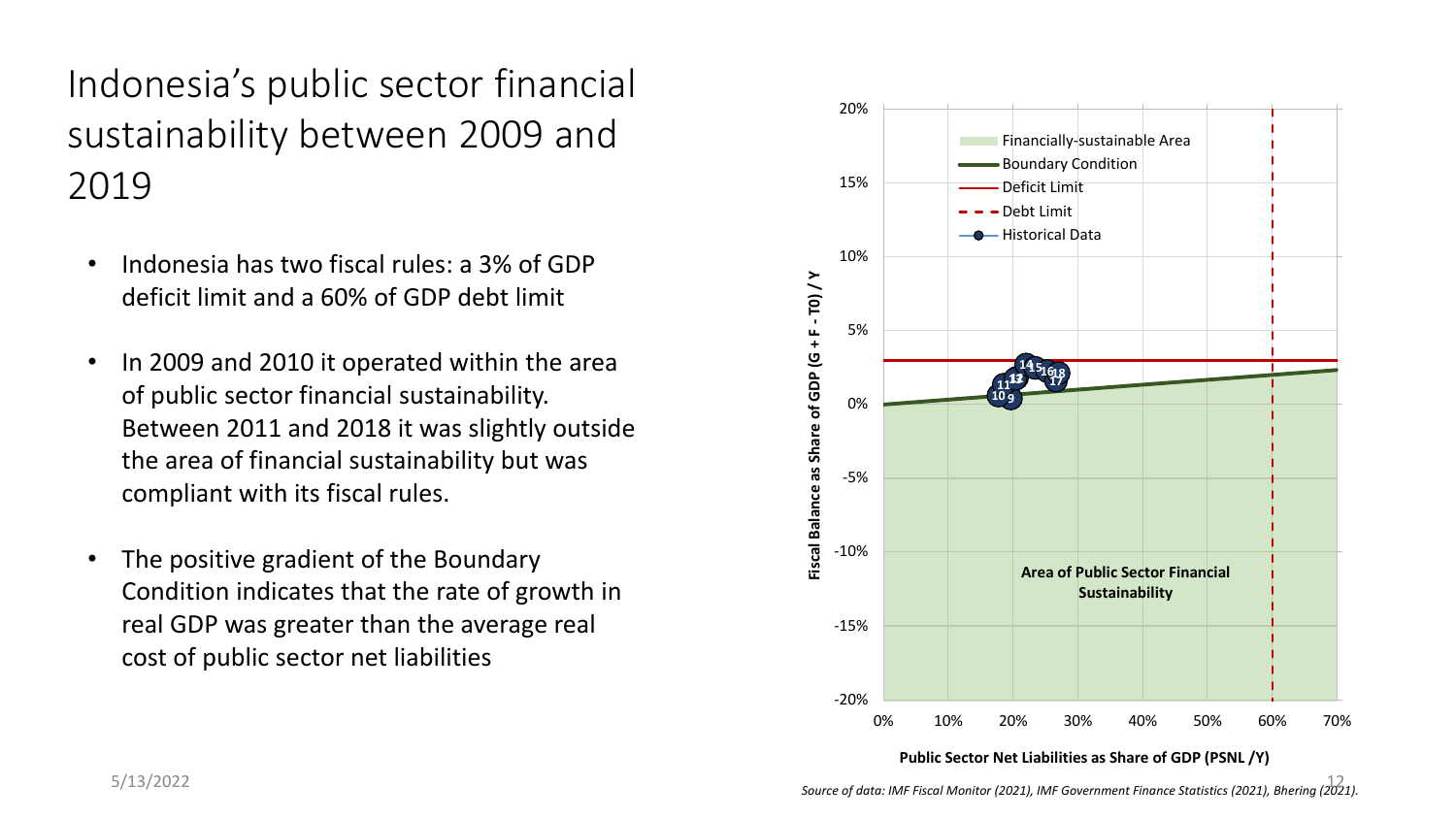

Indonesia's integrated external and public sector financial sustainability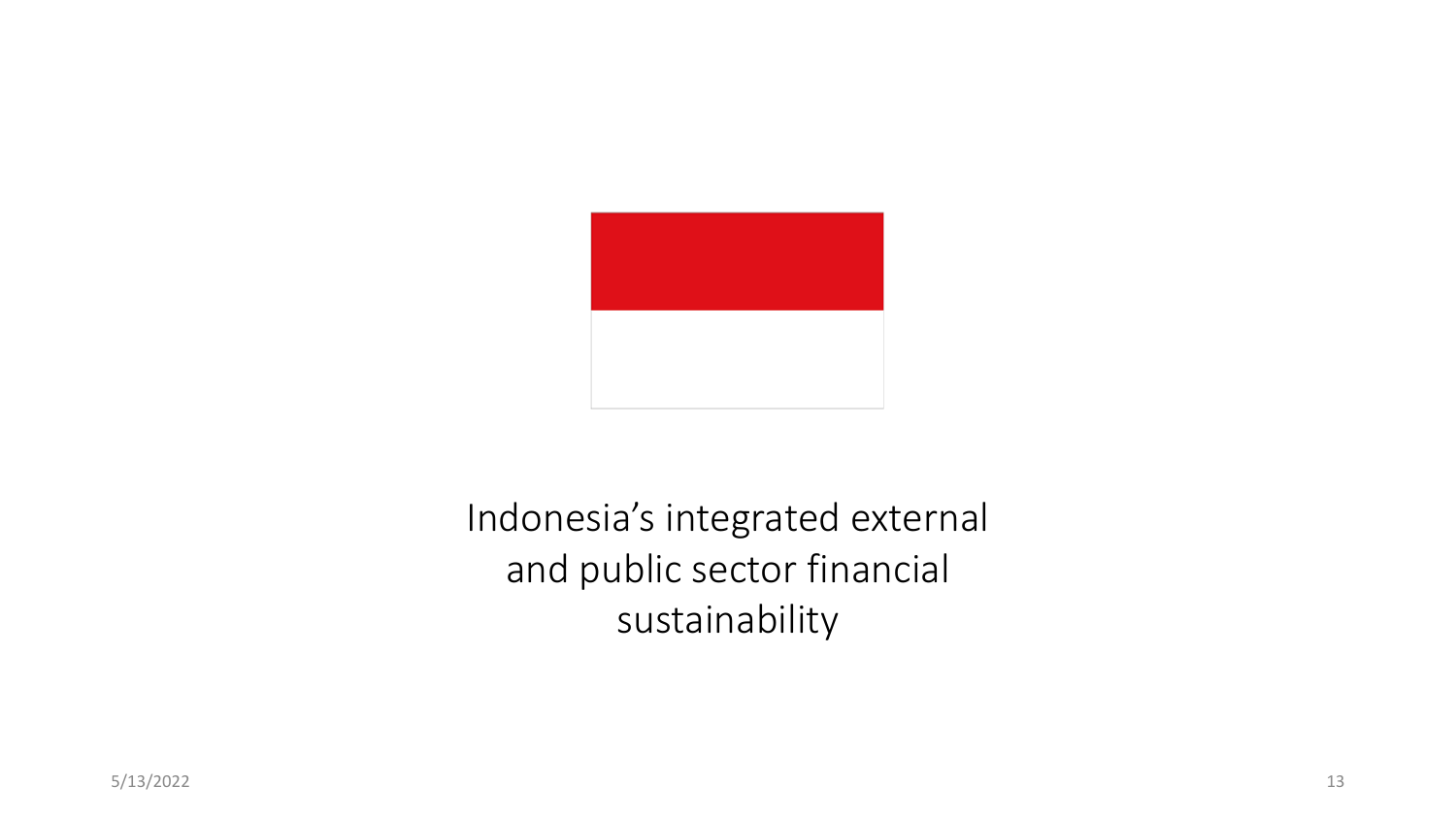Relative trends in Indonesia's rate of growth consistent with external sustainability and average real cost of public sector net liabilities



*Source of data: IMF Fiscal Monitor (2021), IMF Government Finance Statistics (2021), Bhering (2021).*  $5/13/2022$   $\hspace{2cm}$   $\hspace{2cm}$   $\hspace{2cm}$   $\hspace{2cm}$   $\hspace{2cm}$   $\hspace{2cm}$   $\hspace{2cm}$   $\hspace{2cm}$   $\hspace{2cm}$   $\hspace{2cm}$   $\hspace{2cm}$   $\hspace{2cm}$   $\hspace{2cm}$   $\hspace{2cm}$   $\hspace{2cm}$   $\hspace{2cm}$   $\hspace{2cm}$   $\hspace{2cm}$   $\hspace{2cm}$   $\hspace{2cm}$   $\hspace{2cm}$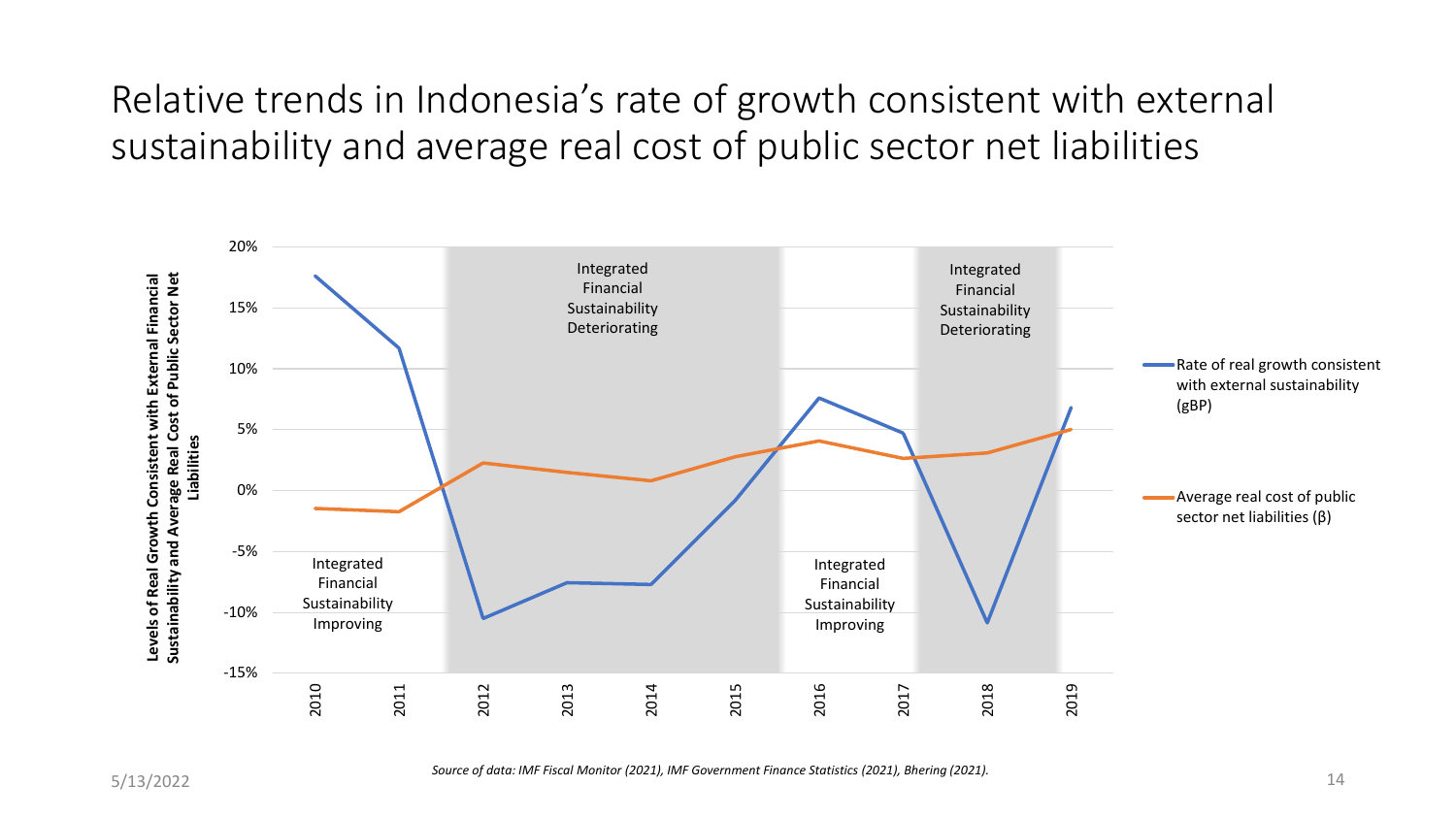

**Public Sector Net Liabilities as Share of GDP (PSNL /Y)**

Indonesia's integrated external and public sector financial sustainability between 2009 and 2019

- The historical performance in relation to public sector finances (the numbered green dots) is the same as for public sector financial sustainability.
- However, because the average growth that is externally sustainable is less than the average actual growth in real GDP, the gradient of the Boundary Condition is slightly less positive . This decreases the area of integrated financial sustainability slightly.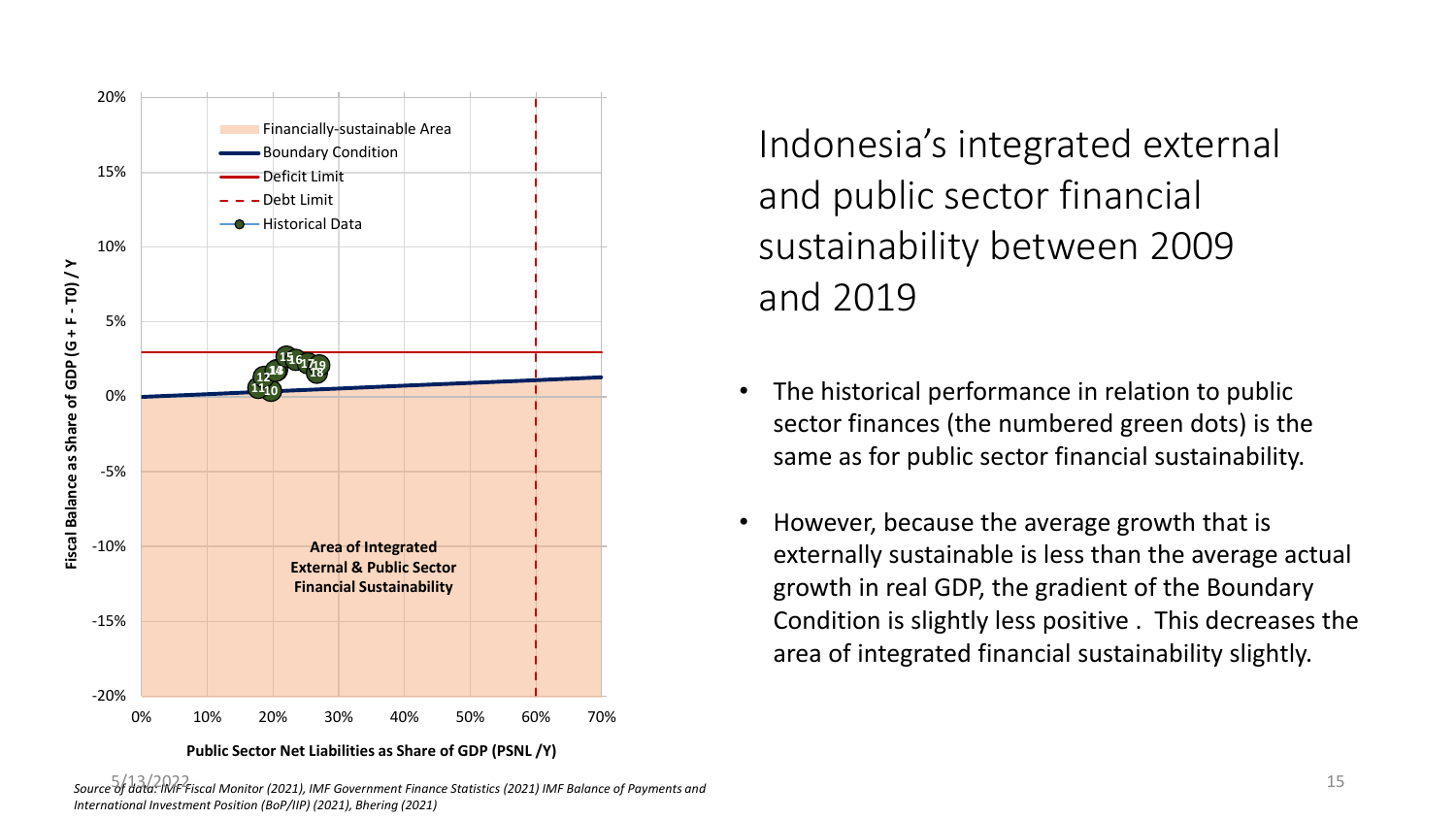

### Policy implications

#### **External Financial Sustainability**

- Increase potential external financial sustainability by ensuring that the growth in augmented exports exceeds the average cost of net external liabilities by a widening margin in the years ahead. Policy options :
	- Investments in appropriate infrastructure that facilitate higher export volumes;
	- Assistance to new exporters to access foreign markets;
	- Diversification of exports away from sunset industries towards products encompassing new technologies; and
	- Support for firms and sectors with revealed competitiveness (i.e. growing global market shares) to increase the scale of their operations and export activities.
- Reduction of the average cost of net external liabilities by progressively restructuring external debt to secure more favourable terms.

#### **Public Sector Financial Sustainability**

• Policy space could be enhances if capacity to service public sector net liabilities grows and the average cost of servicing public sector net liabilities falls. Policy focus on these two variables could reduce the primacy of Indonesia's existing fiscal rules and – in the process – increase policy flexibility.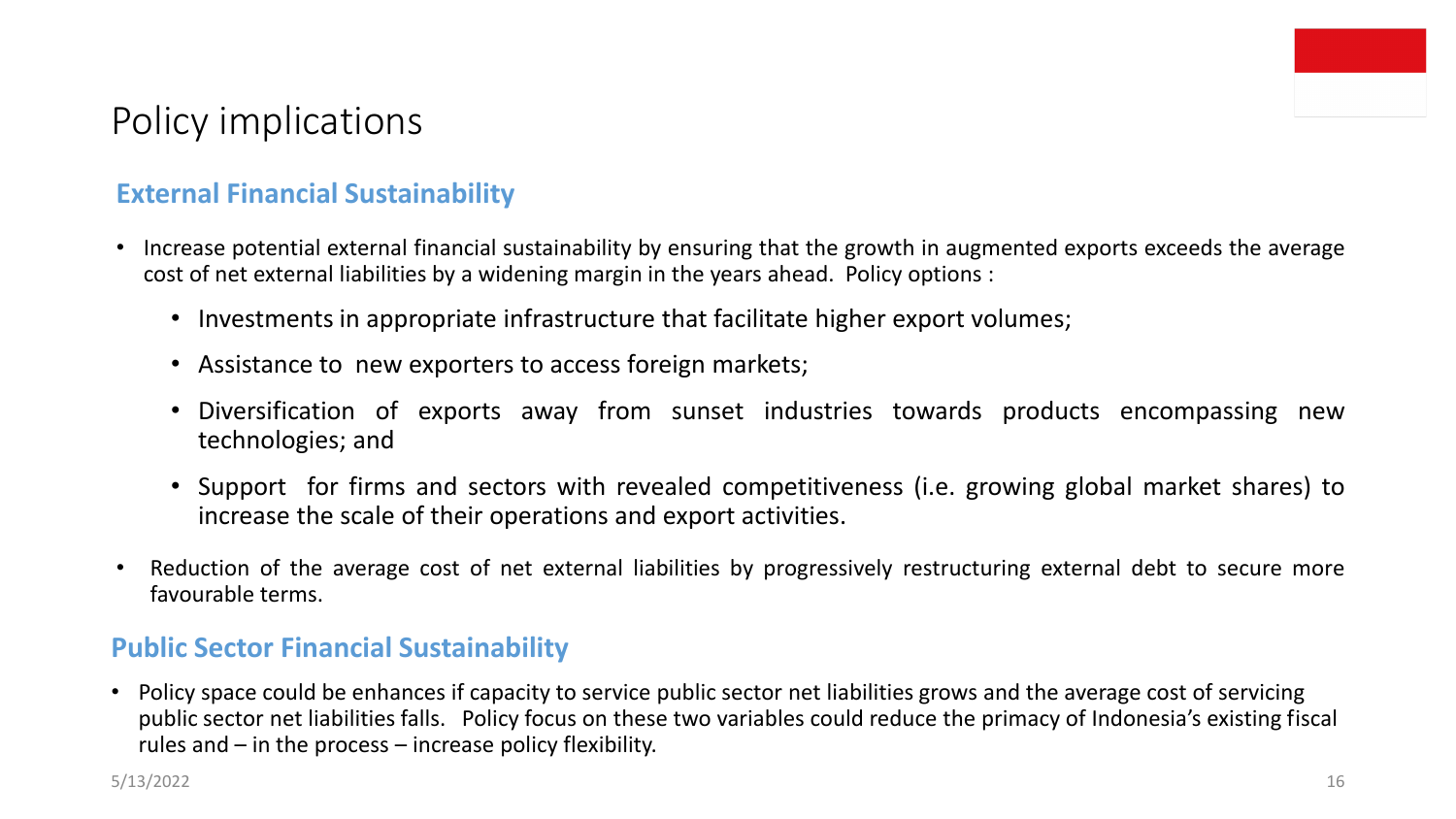

### Application of the SDFA Framework to Sri Lanka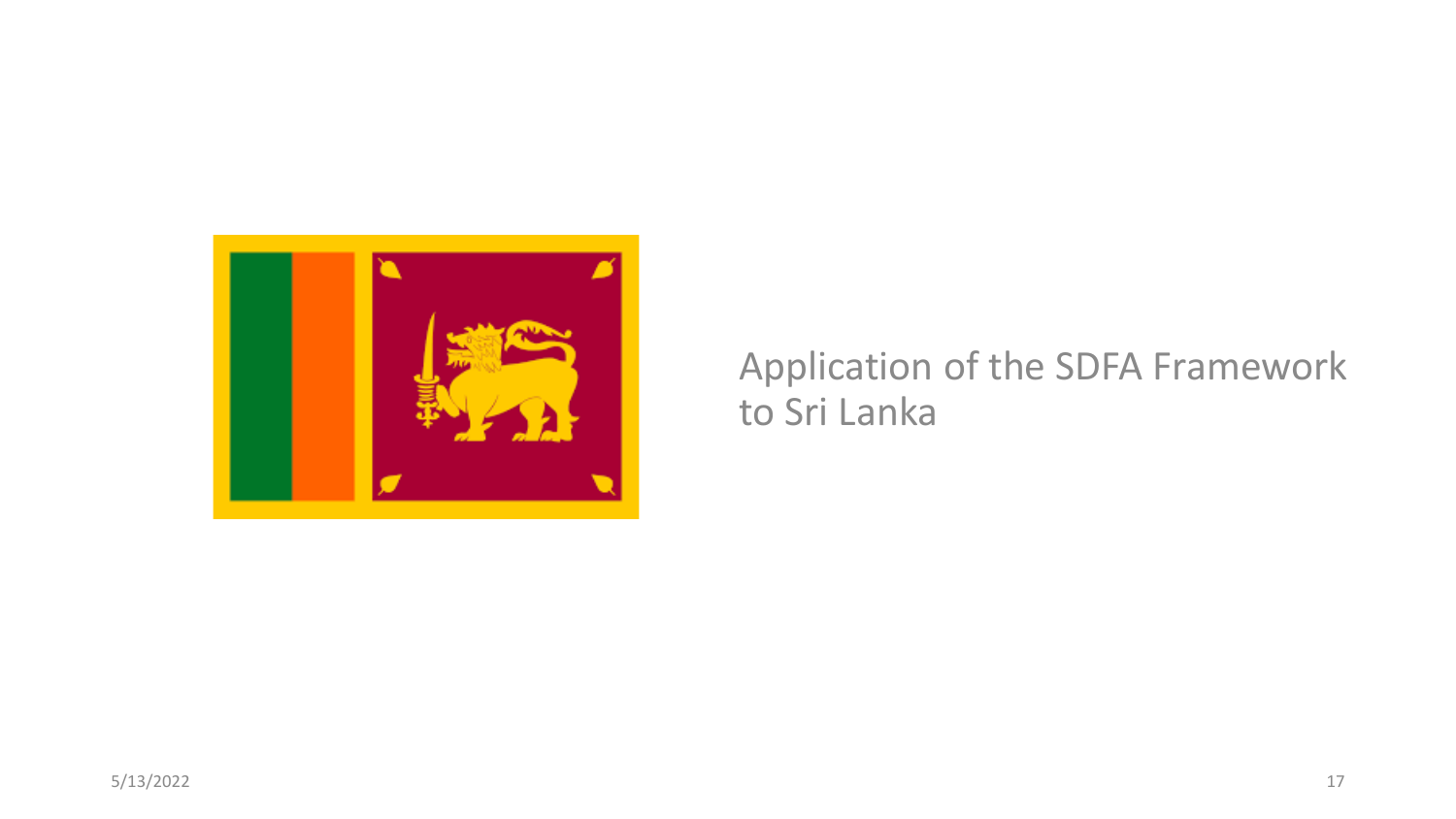

## Sri Lanka's external financial sustainability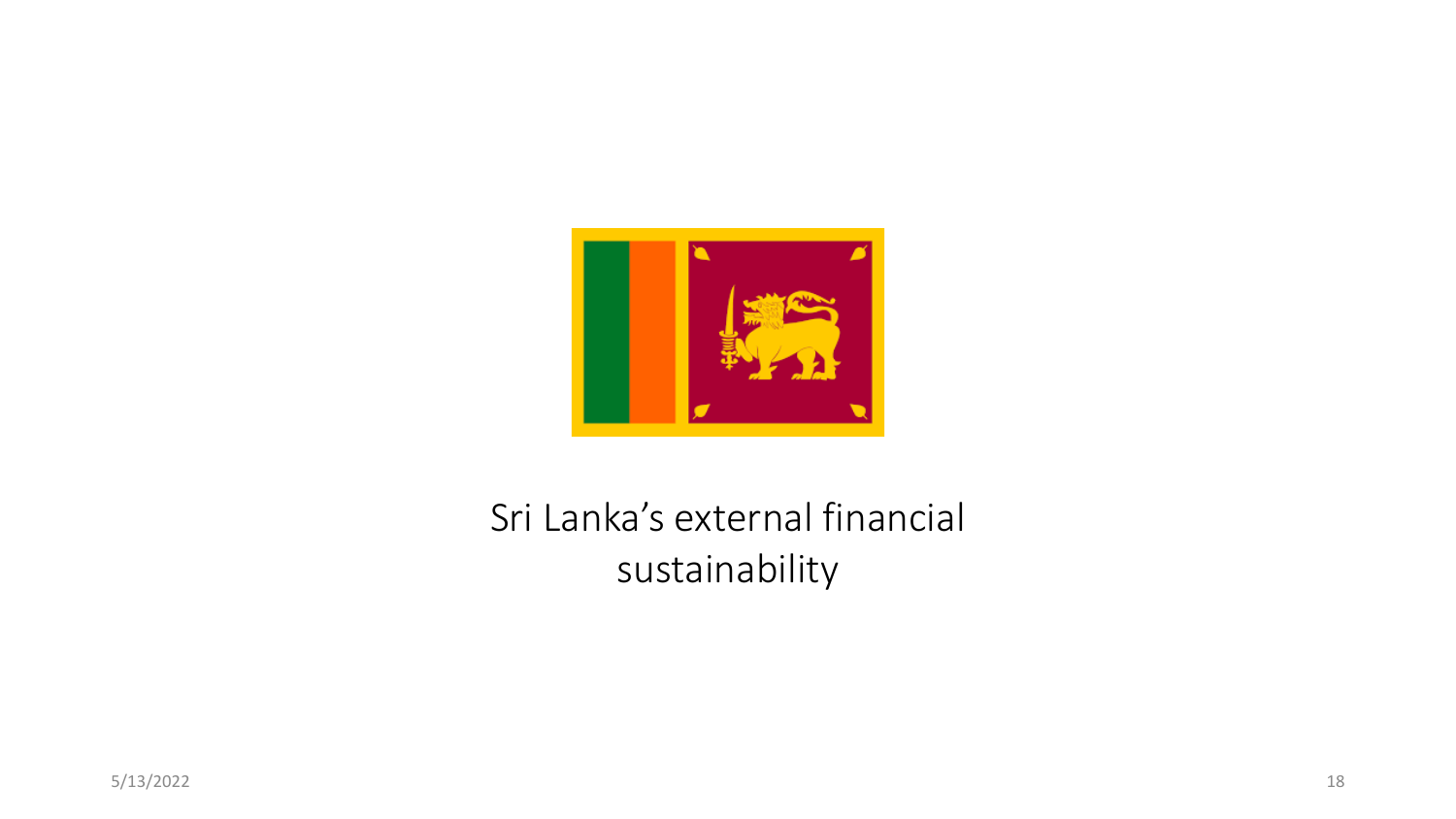### Sri Lanka's propensity to export and import



- Both indicators collapsed at the start of the COVID-19 pandemic but trended higher over the previous five years or more of data.
- The propensity to import was consistently higher than the propensity to export – but the gap narrowed from around 13% of GDP in 2011 to 6% of GDP in 2019.

*Source of data: World Bank World Development Indicators, December 2021*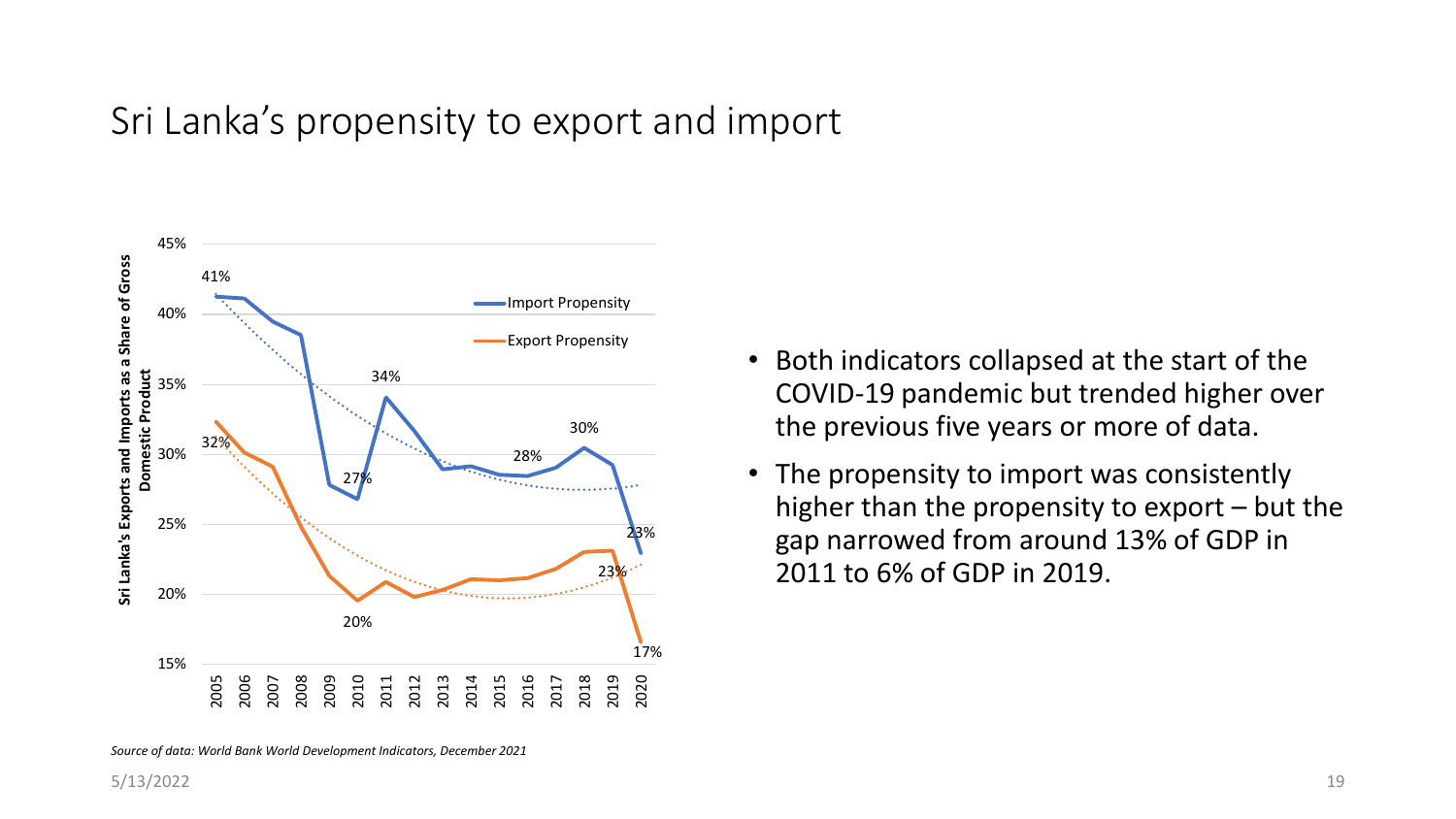#### Performance of Sri Lanka's Current Account



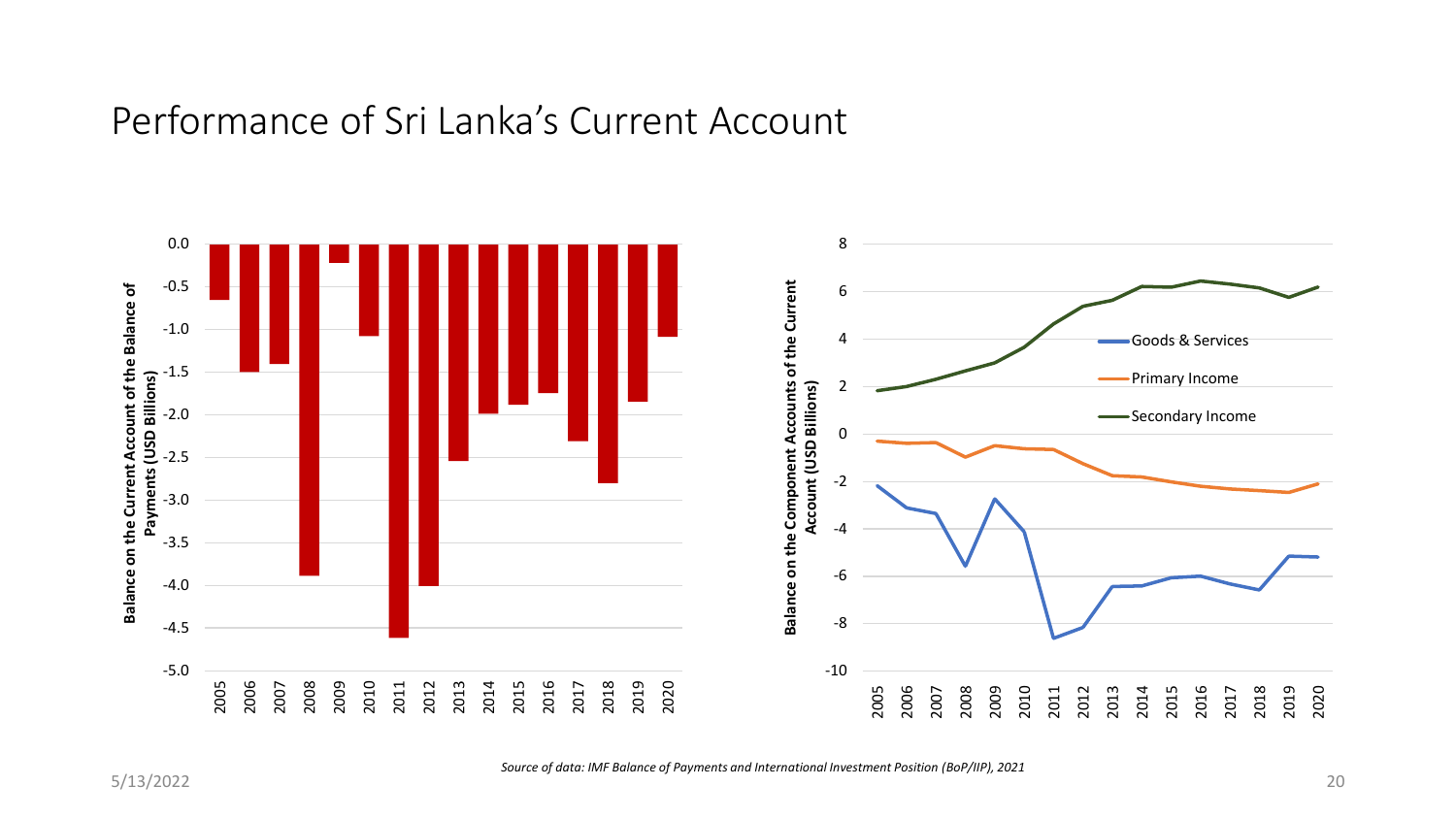#### Performance of Sri Lanka's Financial Account

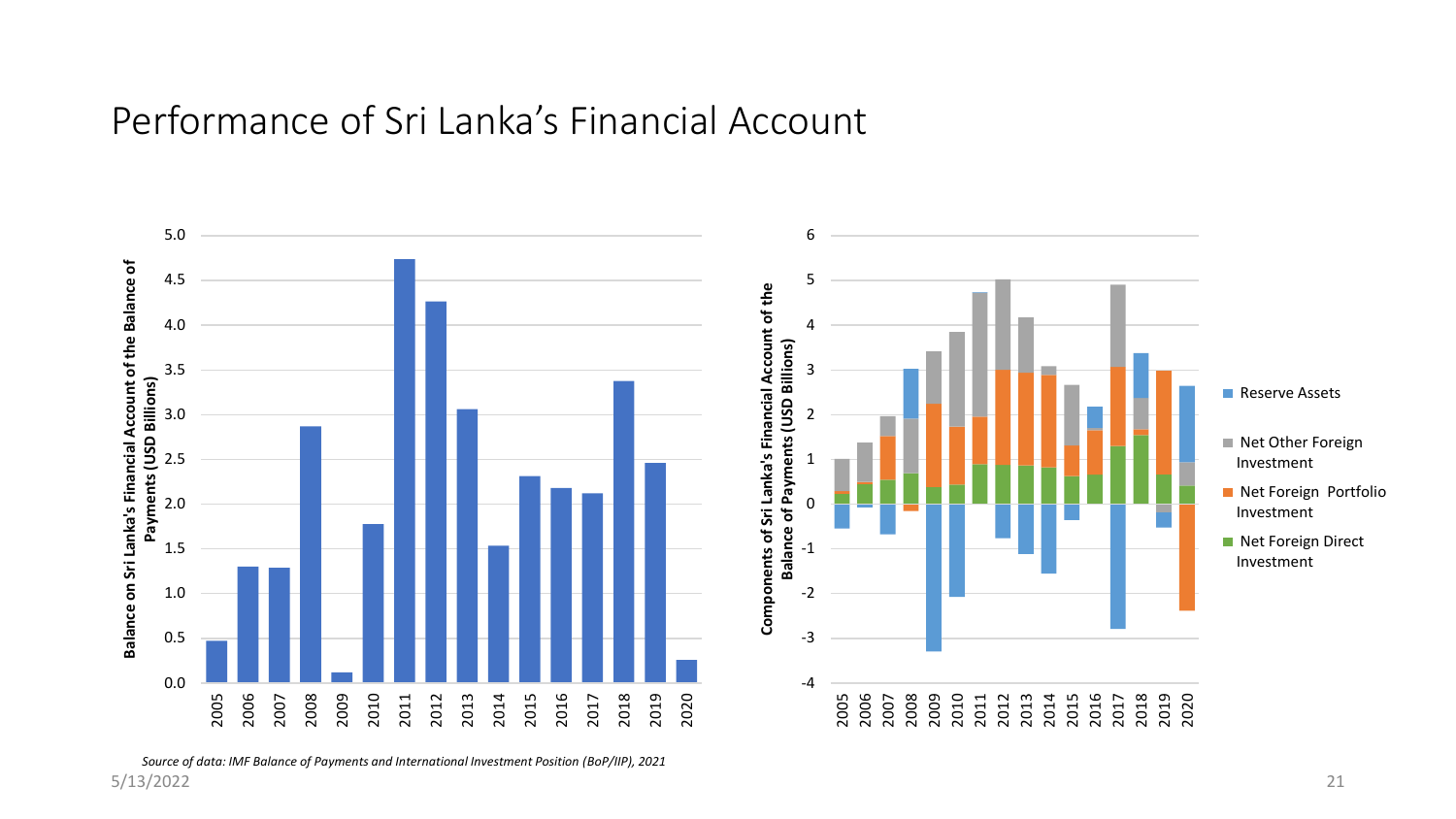#### Trends in Sri Lanka's net external liabilities and augmented exports



*Source of data: IMF Balance of Payments and International Investment Position (BoP/IIP), 2021* 5/13/2022 22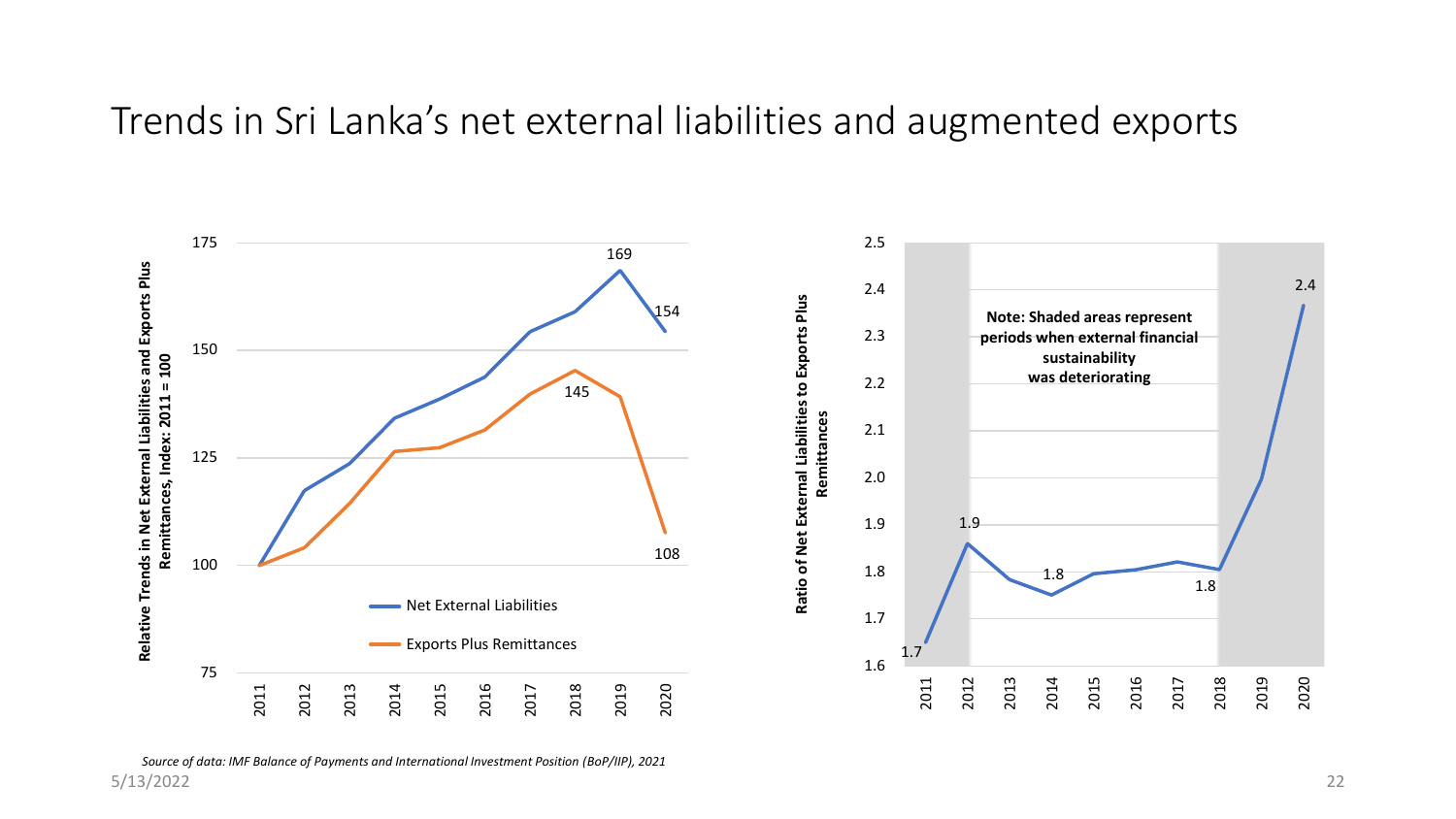### Sri Lanka's foreign currency denominated debt and augmented exports

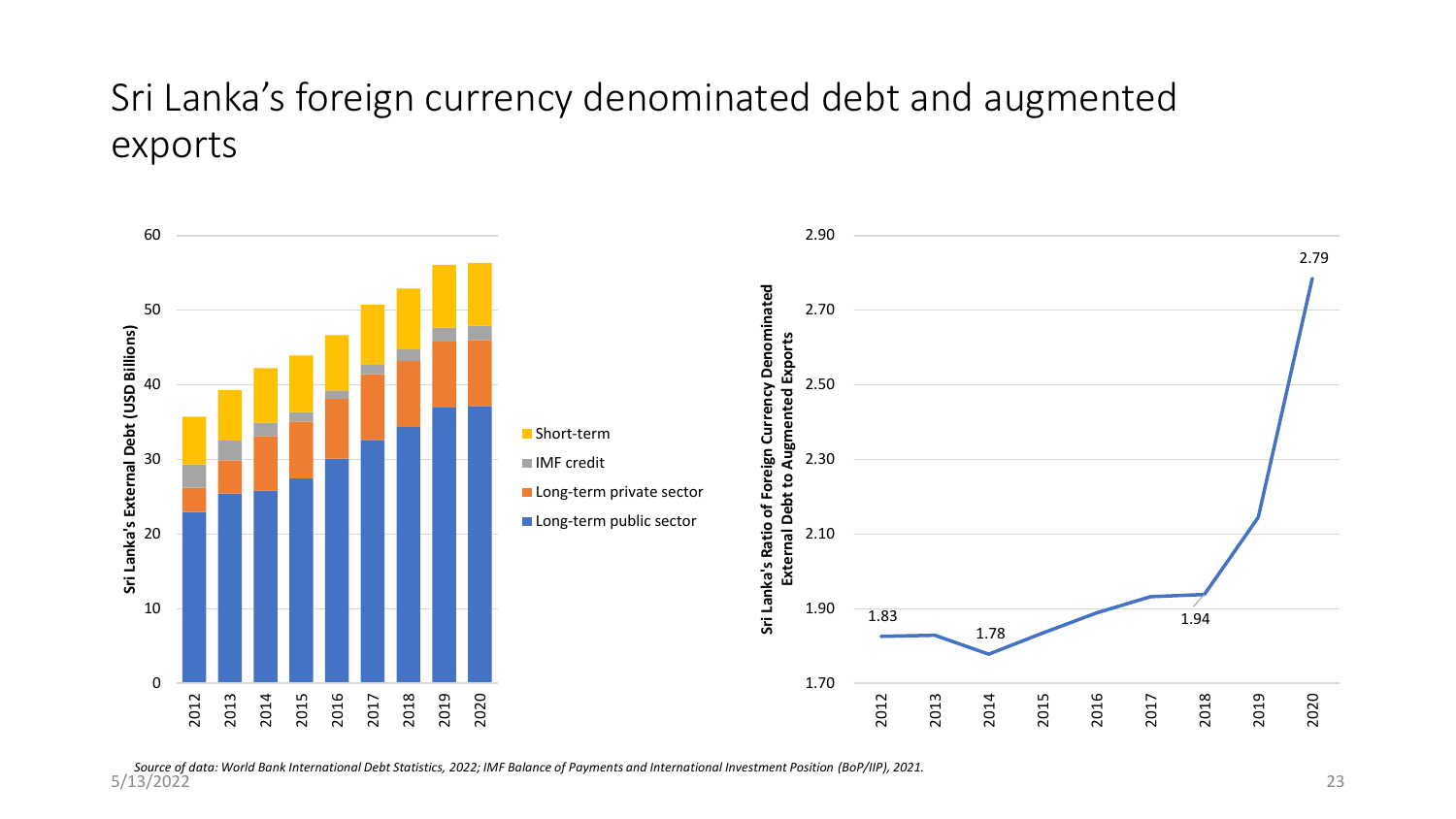

## Sri Lanka's external financial sustainability between 2010 and 2020

- Sri Lanka operated outside its area of external financial sustainability for most years (excluding 2016, 2019, 2020). It moved significantly away from external financial sustainability in 2011, but then started to return. The relative improvement in 2020 was due more to an "involuntary" decline in imports due to COVID-19 than to an improved export performance.
- Model indicates that Sri Lanka's growth was too high (i.e. it imported too much) for much of this period.
- Negative gradient to Boundary Condition indicates that average growth in augmented exports was lower than the average cost of net external liabilities. This effectively reduced the area of external financial sustainability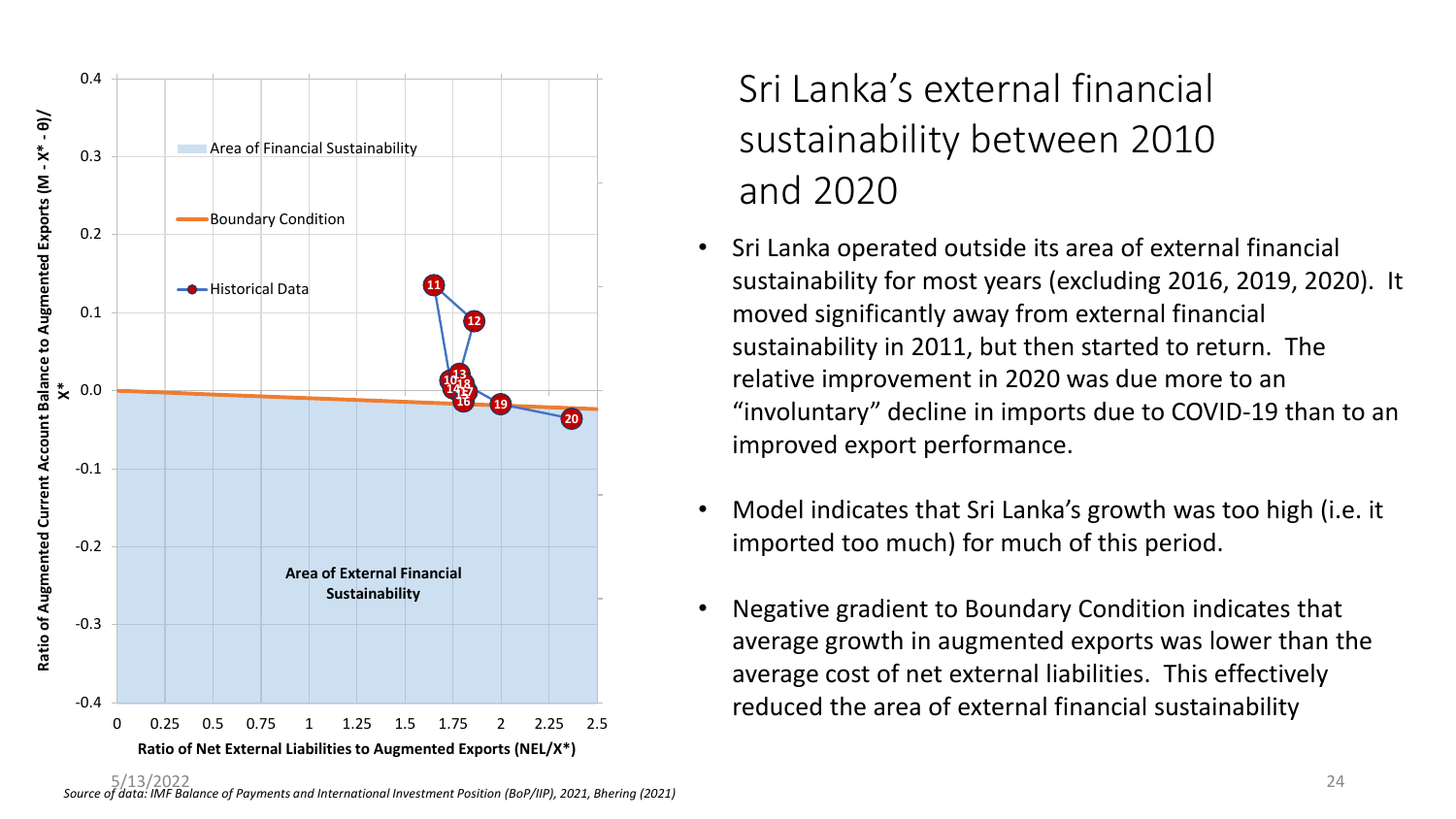

## Sri Lanka's public sector financial sustainability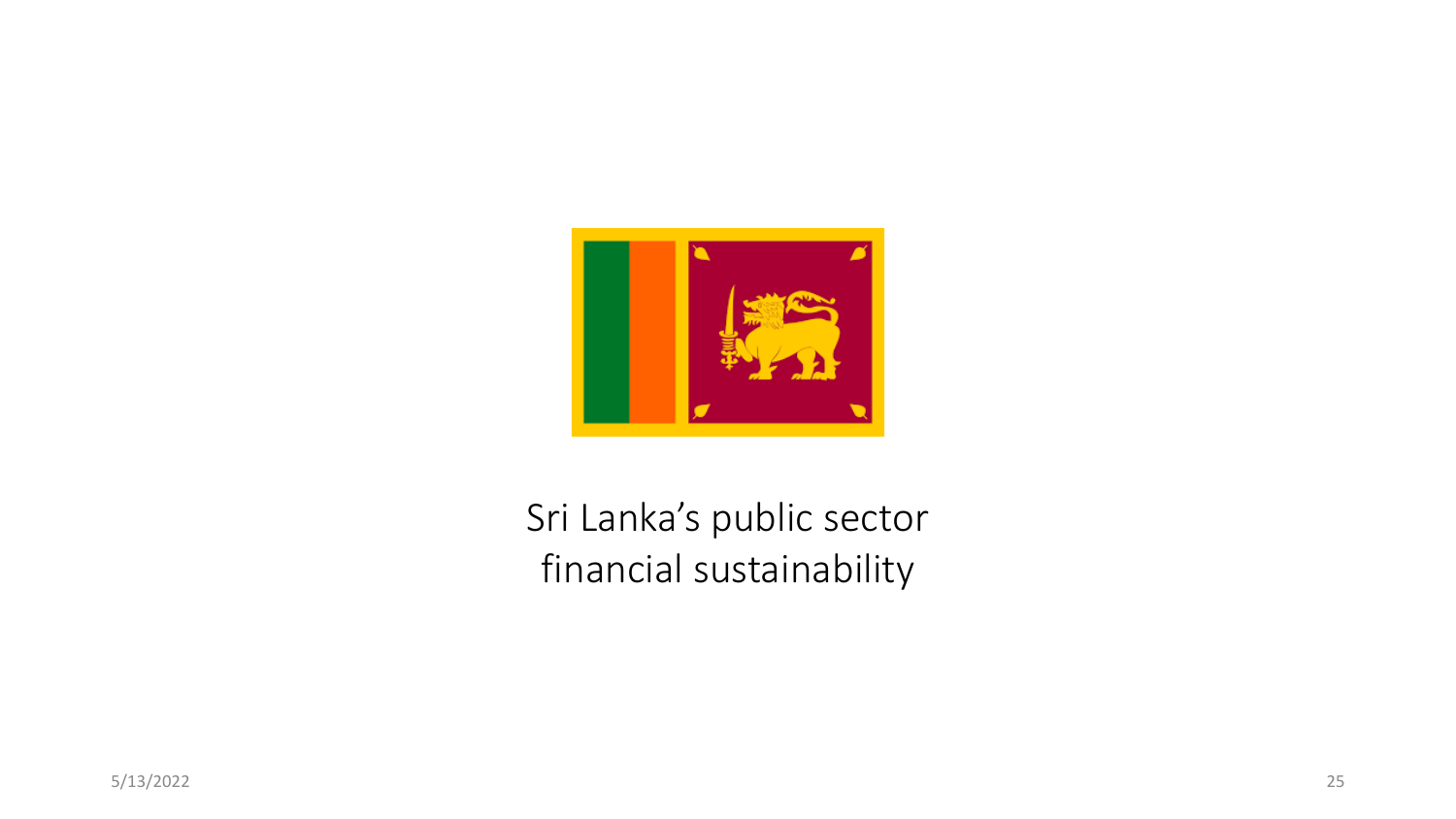#### Sri Lanka's budget balance & public sector debt





*Source of data: Central Bank of Sri Lanka, Economic and Social Statistics. (2021) NOTE: Model used central government gross debt for the consistency of the time series*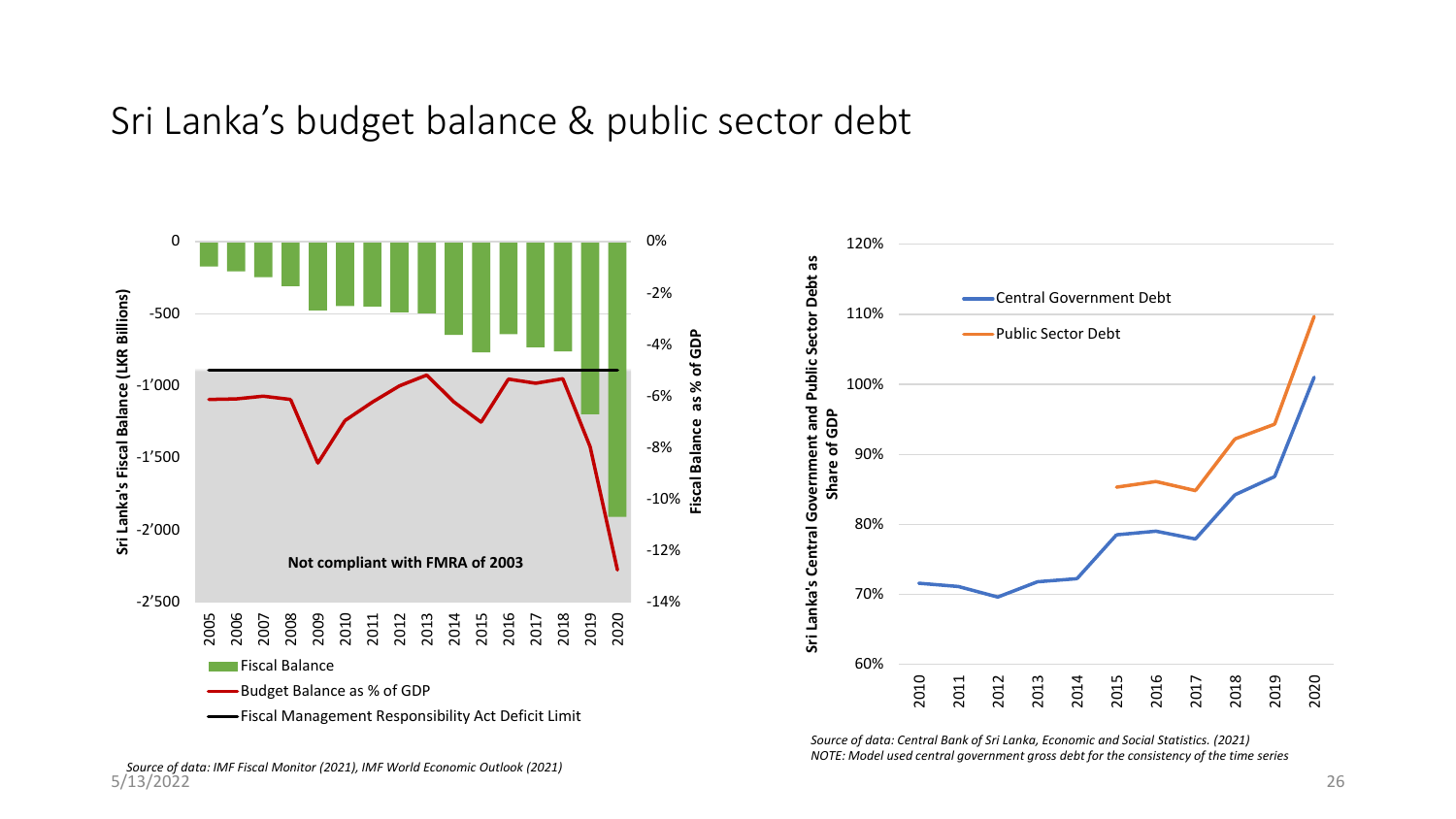### Sri Lanka's trends in government revenue, expenditure and interest costs

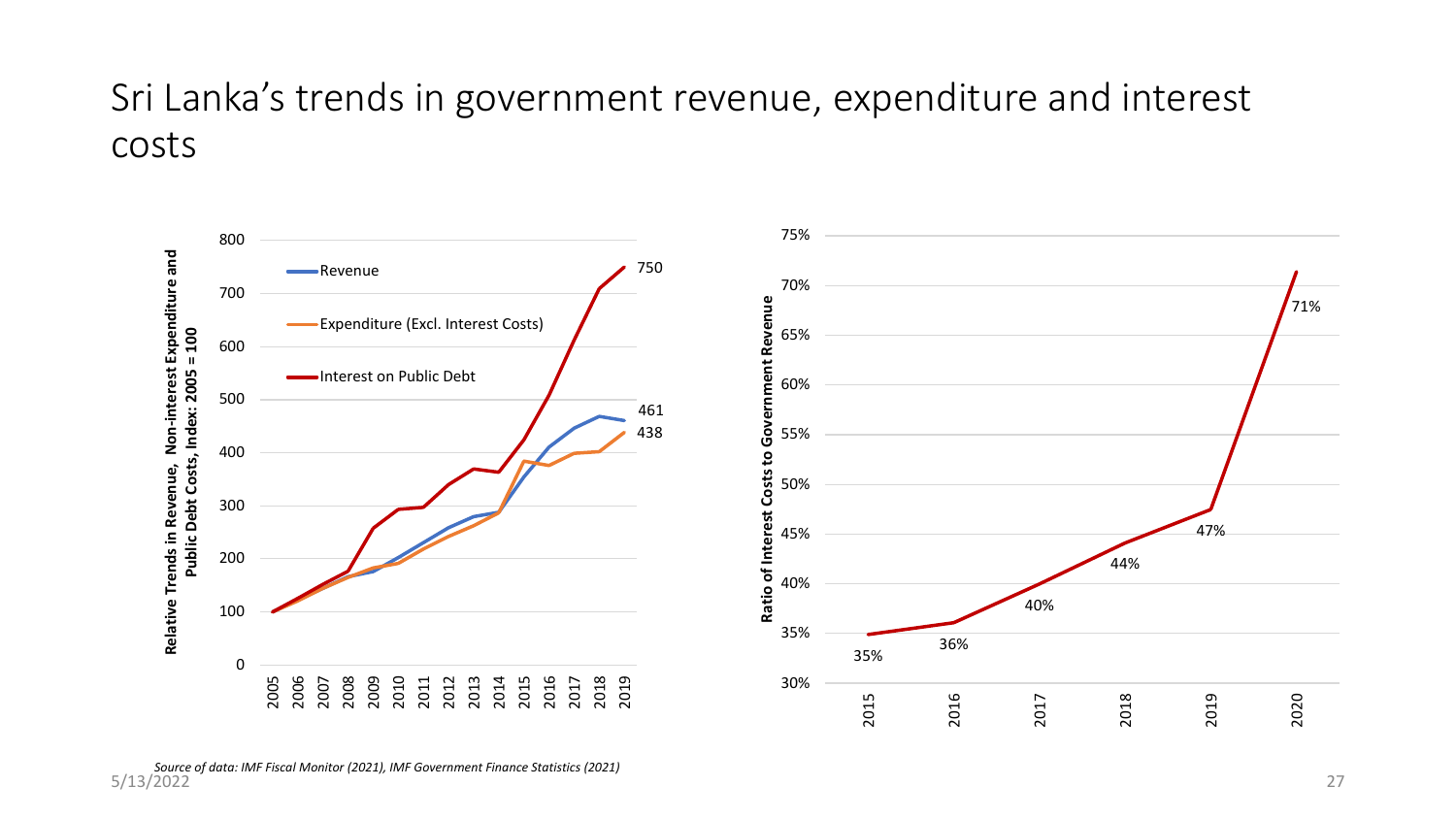## Sri Lanka's public sector financial sustainability between 2010 and 2020

- Sri Lanka has three fiscal rules: a 5% of GDP deficit limit; an 80% of GDP debt limit, and a 15% of GDP contingent liability limit.
- Its public finances were consistently outside the area of financial sustainability between 2010 and 2020. From 2018 to 2020 it was moving further away from financial sustainability.
- This position is understated because it only reflects central government debt. Public sector gross debt was 9% of GDP higher in 2020.
- The positive gradient of the Boundary Condition indicates that the average rate of growth in real GDP was greater than the average real cost of public sector net liabilities over this period.



**Public Sector Net Liabilities as Share of GDP (PSNL /Y)**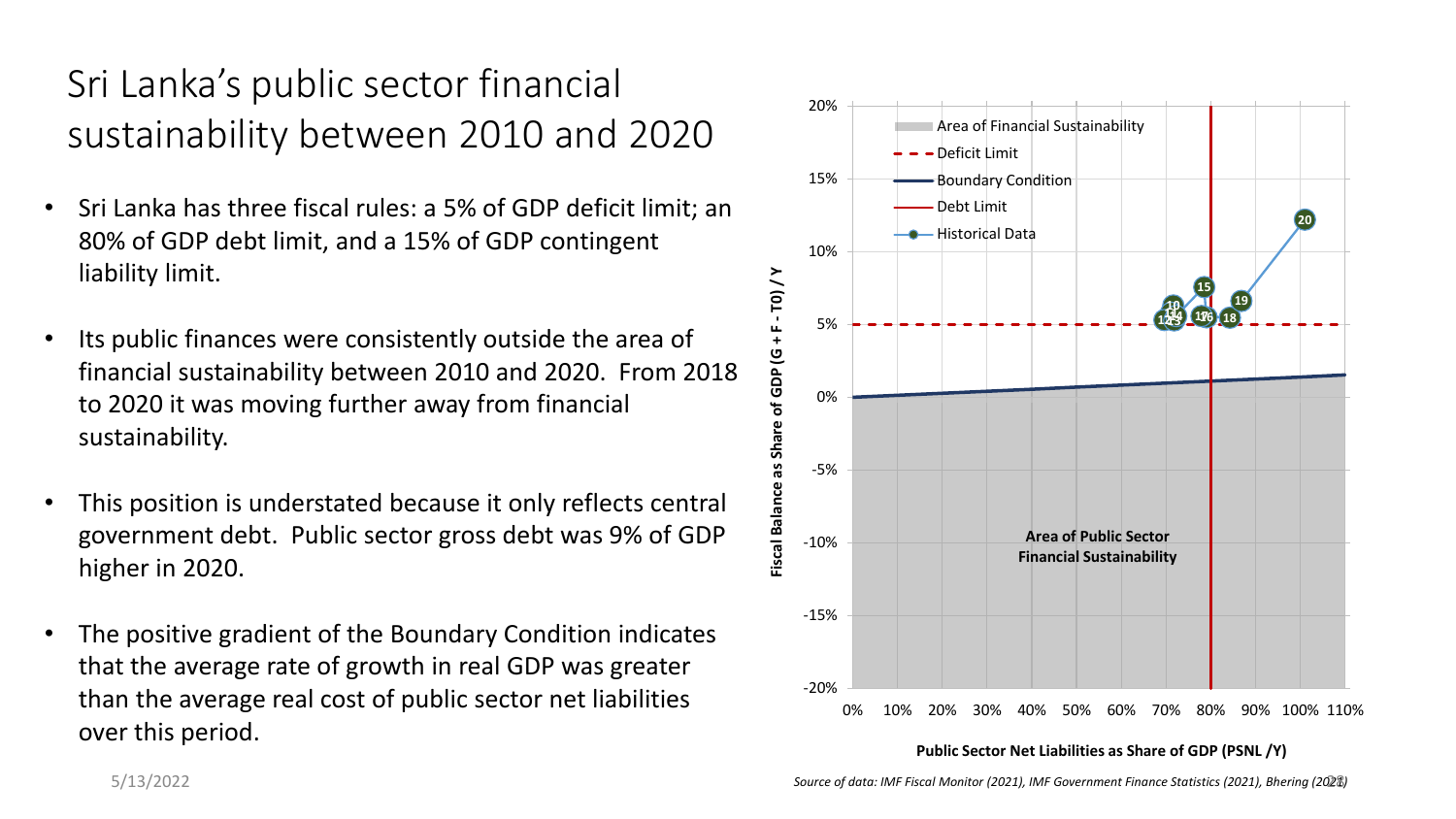

Sri Lanka's integrated external and public sector financial sustainability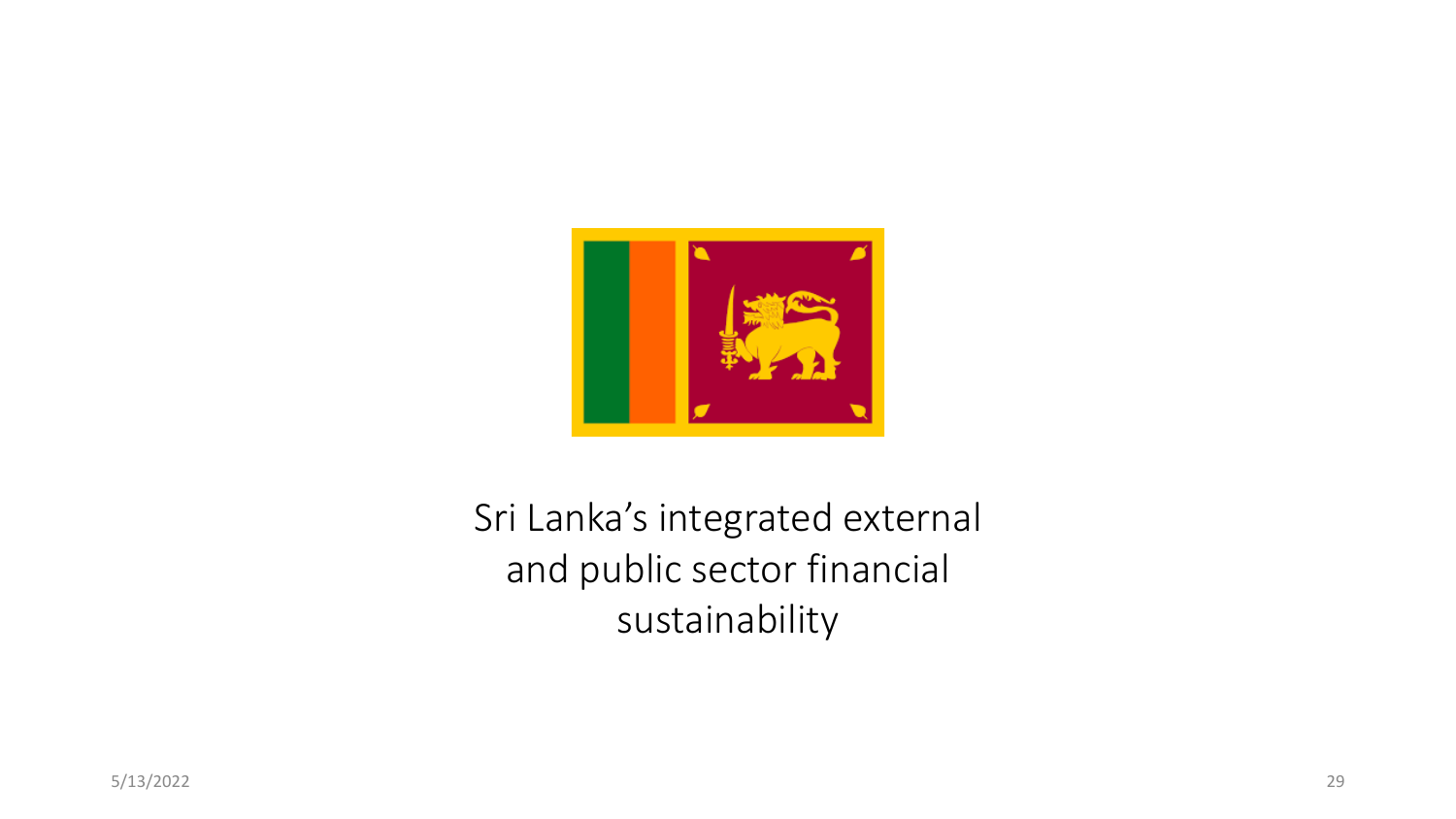## Relative trends in Sri Lanka's rate of growth consistent with external sustainability and average real cost of public sector net liabilities



*Source of data: IMF Fiscal Monitor (2021), IMF Government Finance Statistics (2021), Bhering (2021)*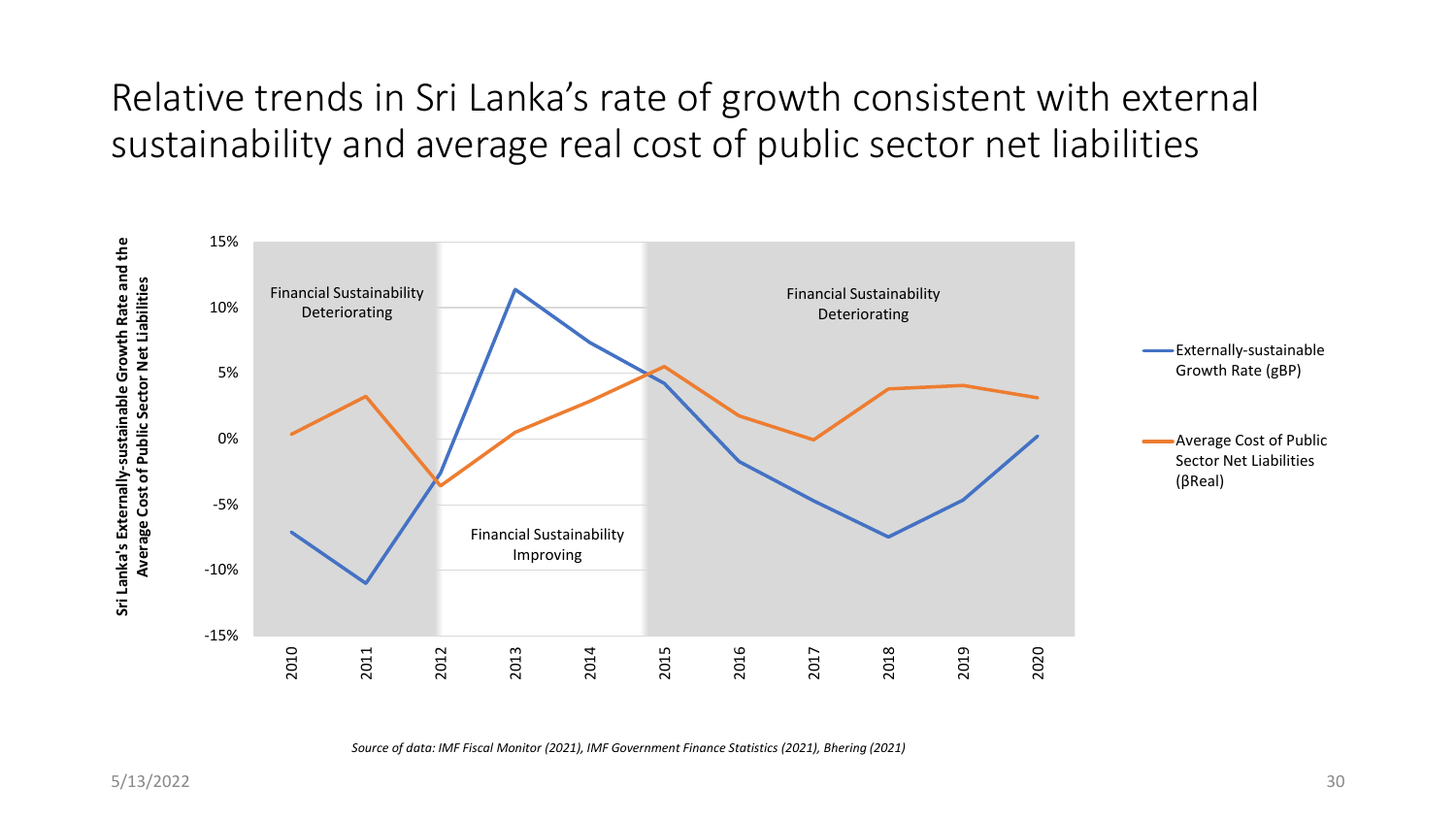

Sri Lanka's integrated external and public sector financial sustainability between 2010 and 2020

- The historical performance in relation to public sector finances (the numbered red dots) is the same as for public sector financial sustainability.
- However, because the average growth that is externally sustainable was less than the average actual growth in real GDP and the average real cost of public sector net liabilities, the gradient of the Boundary Condition is significantly negative. This decreases the area of integrated financial sustainability substantially and means that the country was operating even further away from what was sustainable in recent years.

*Source of data: IMF Fiscal Monitor (2021), IMF Government Finance Statistics (2021) IMF Balance of Payments and International Investment Position (BoP/IIP) (2021), Bhering (2021).*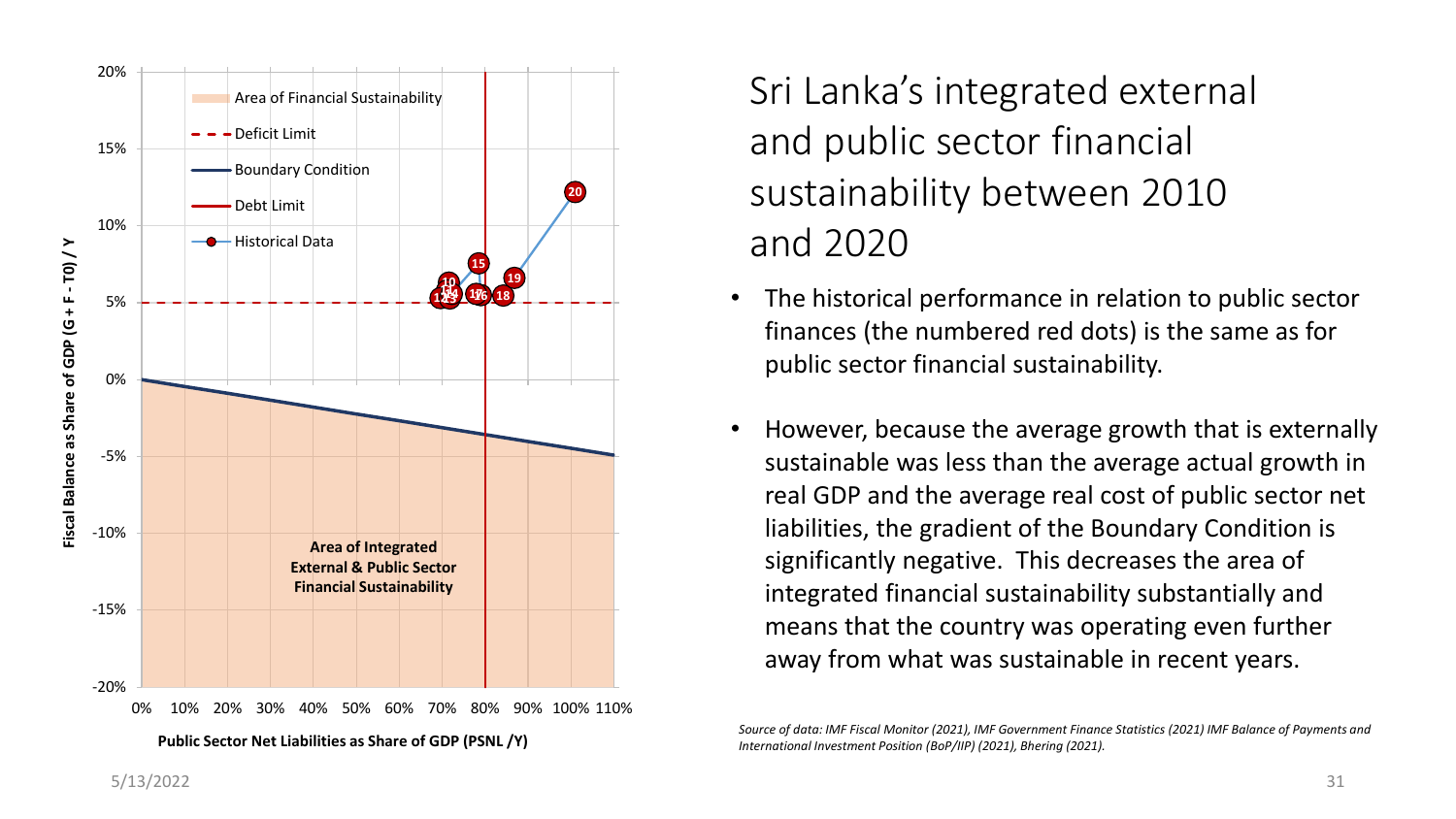## Policy implications

Key policy challenge: With a fixed tax to GDP ratio, increasing the capacity to service public sector net liabilities requires faster rates of economic growth – but these higher growth rates are not currently sustainable from an external solvency perspective.

#### **External Financial Sustainability**

- Sri Lanka's economy required an average **contraction** in real GDP 1.6 percent a year between 2010 and 2019 to limit the demand for imports and make the external financial position sustainable. Instead, it averaged real GDP growth of 5.3 percent a year.
- Need to reduce import propensity (progress stalled in recent years), while simultaneously raising the rate of growth in augmented exports. Onus for such growth will be largely on expanding goods and services exports. Suggest diversification away from a high reliance on clothing and textile exports - which accounted for 44 percent of Sri Lanka's merchandise exports in 2019.
- Crowding-in of private investment through appropriate public infrastructure investments that facilitate further productivity gains for agricultural production and the diversification of manufactured exports would be desirable.